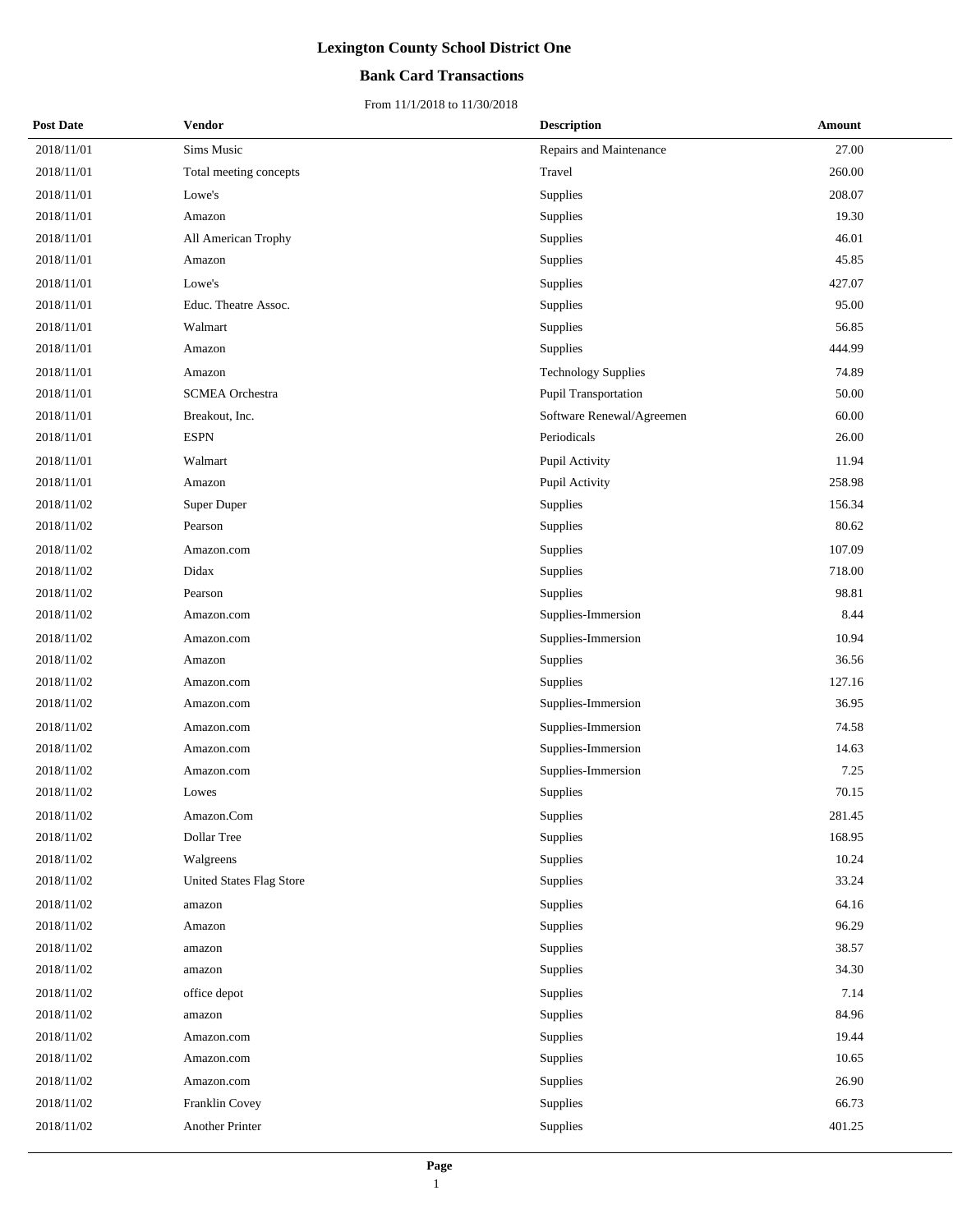### **Bank Card Transactions**

| <b>Post Date</b> | <b>Vendor</b>                  | <b>Description</b>      | Amount   |
|------------------|--------------------------------|-------------------------|----------|
| 2018/11/02       | Amazon.com                     | Supplies-Immersion      | 18.90    |
| 2018/11/02       | Amazon.com                     | Supplies-Immersion      | 91.46    |
| 2018/11/02       | Another Printer                | Supplies-Immersion      | 401.25   |
| 2018/11/02       | Amazon.com                     | Supplies-Immersion      | 10.87    |
| 2018/11/02       | Amazon.com                     | Supplies-Immersion      | 102.66   |
| 2018/11/02       | Solid Waste Management         | Repairs and Maintenance | 16.26    |
| 2018/11/02       | Pine Press Printing            | Printing and Binding    | 139.84   |
| 2018/11/02       | Amazon.com                     | Supplies                | 64.09    |
| 2018/11/02       | IDShop.com                     | Supplies                | 372.36   |
| 2018/11/02       | Walmart                        | Supplies                | 55.74    |
| 2018/11/02       | Paypal - Winthrop              | Travel                  | 75.00    |
| 2018/11/02       | <b>SCAHPERD</b>                | Travel                  | 105.00   |
| 2018/11/02       | Paypal - PSAE                  | Travel                  | 125.00   |
| 2018/11/02       | PayPal - Assoc for Constructiv | Travel                  | 215.00   |
| 2018/11/02       | Amazon                         | Supplies                | 39.96    |
| 2018/11/02       | Office Depot                   | Supplies                | 471.78   |
| 2018/11/02       | Wristband.com                  | Supplies                | 76.00    |
| 2018/11/02       | Amazon                         | Supplies                | $-30.91$ |
| 2018/11/02       | Amazon                         | Supplies                | 19.50    |
| 2018/11/02       | Collective Goods               | Supplies                | 192.00   |
| 2018/11/02       | Amazon                         | Supplies                | 88.42    |
| 2018/11/02       | Walmart                        | Supplies                | 58.94    |
| 2018/11/02       | Amazon                         | Supplies                | 58.97    |
| 2018/11/02       | Amazon                         | Supplies                | 67.15    |
| 2018/11/02       | <b>USPS</b>                    | Supplies                | 100.00   |
| 2018/11/02       | Amazon                         | Supplies                | 159.03   |
| 2018/11/02       | <b>Staples</b>                 | Supplies                | 206.36   |
| 2018/11/02       | American Airlines              | Travel                  | 442.40   |
| 2018/11/02       | American Airlines              | Travel                  | 392.40   |
| 2018/11/02       | American Airlines              | Travel                  | 1,177.20 |
| 2018/11/02       | American Airlines              | Travel                  | 392.40   |
| 2018/11/02       | American Airlines              | Travel                  | 392.40   |
| 2018/11/02       | Hobby Lobby                    | Supplies                | 26.74    |
| 2018/11/02       | Wal-Mart                       | Supplies                | 51.17    |
| 2018/11/02       | Hobby Lobby                    | Supplies                | 53.48    |
| 2018/11/02       | <b>NCTE</b>                    | Travel                  | 270.00   |
| 2018/11/02       | Expedia - American Airlines    | Travel                  | 2,354.40 |
| 2018/11/02       | Expedia - American Airlines    | Travel                  | 355.10   |
| 2018/11/02       | Trophy & Awards                | Supplies                | 16.05    |
| 2018/11/02       | amazon                         | Supplies                | 24.50    |
| 2018/11/02       | amazon                         | Supplies                | 24.50    |
| 2018/11/02       | Pitsco                         | Supplies                | 57.30    |
| 2018/11/02       | amazon                         | Supplies                | 98.97    |
| 2018/11/02       | amazon                         | Supplies                | 54.50    |
| 2018/11/02       | amazon                         | Supplies                | 222.00   |
|                  |                                |                         |          |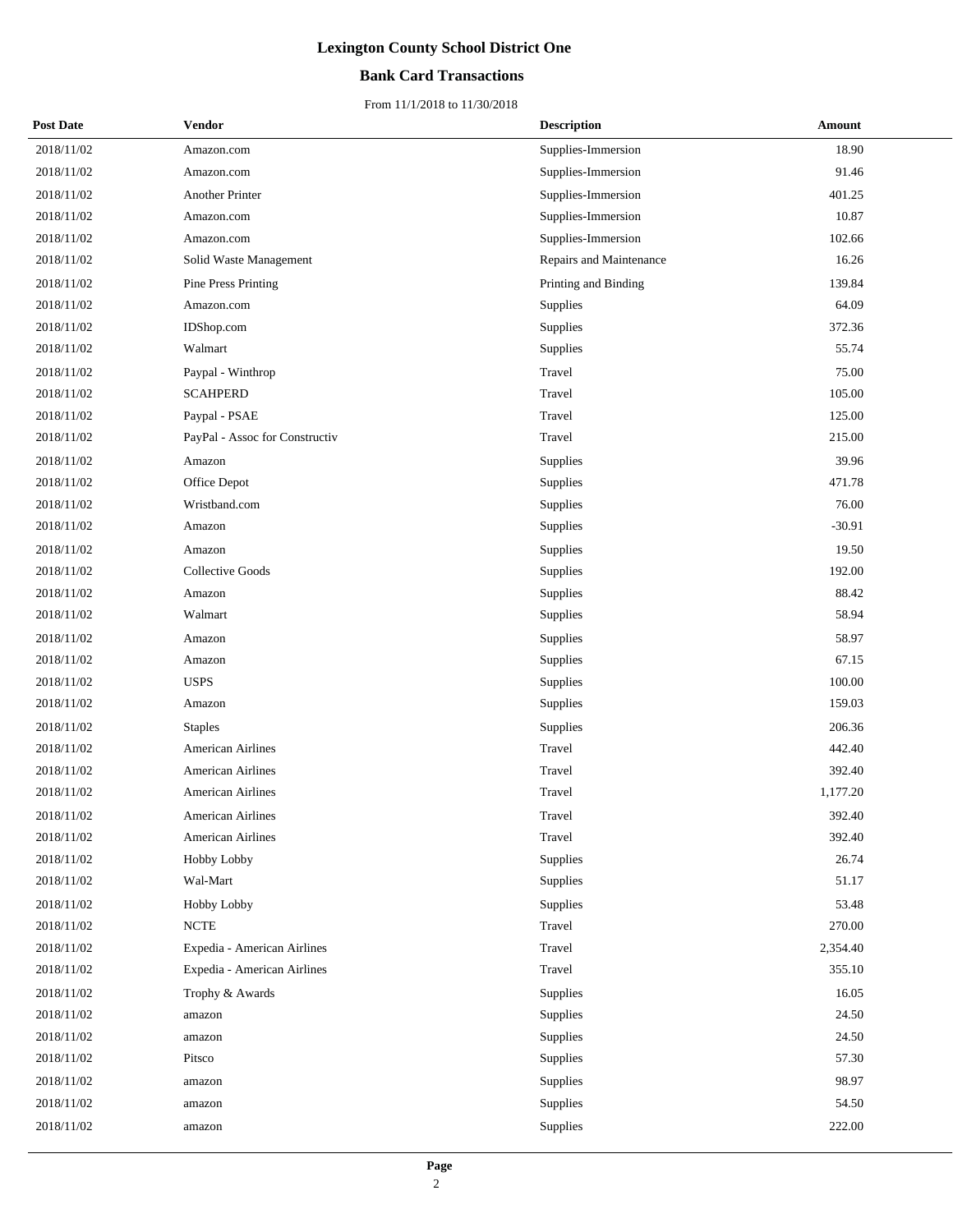### **Bank Card Transactions**

| <b>Post Date</b> | Vendor                         | <b>Description</b>       | Amount |
|------------------|--------------------------------|--------------------------|--------|
| 2018/11/02       | amazon                         | Supplies                 | 24.50  |
| 2018/11/02       | amazon                         | Supplies                 | 282.60 |
| 2018/11/02       | SCIB                           | Travel                   | 150.00 |
| 2018/11/02       | Walmart                        | Supplies                 | 59.59  |
| 2018/11/02       | Amazon                         | Supplies                 | 23.98  |
| 2018/11/02       | Amazon                         | Supplies                 | 202.51 |
| 2018/11/02       | Bilo                           | Supplies                 | 13.84  |
| 2018/11/02       | Positive Promotions            | Supplies                 | 489.79 |
| 2018/11/02       | Amazon MarketPlace             | Supplies                 | 163.80 |
| 2018/11/02       | Walmart                        | Supplies                 | 8.12   |
| 2018/11/02       | Dollar General                 | Supplies                 | 29.10  |
| 2018/11/02       | School Health                  | Supplies                 | 42.39  |
| 2018/11/02       | Amazon                         | Supplies                 | 8.39   |
| 2018/11/02       | Amazon                         | Supplies                 | 50.02  |
| 2018/11/02       | Amazon                         | Supplies                 | 55.77  |
| 2018/11/02       | Amazon                         | Supplies                 | 14.69  |
| 2018/11/02       | Amazon                         | Library Books            | 41.79  |
| 2018/11/02       | Dymo                           | <b>Library Books</b>     | 2.50   |
| 2018/11/02       | Dymo                           | <b>Library Books</b>     | 36.00  |
| 2018/11/02       | Delta Airlines                 | Travel                   | 357.60 |
| 2018/11/02       | <b>ACTFL</b>                   | Travel                   | 255.00 |
| 2018/11/02       | <b>ACTFL</b>                   | Travel                   | 271.00 |
| 2018/11/02       | Travelocity Cancellation Plan  | Travel                   | 50.00  |
| 2018/11/02       | <b>NADSFL</b>                  | Travel                   | 125.00 |
| 2018/11/02       | Delta Airlines                 | Travel                   | 357.60 |
| 2018/11/02       | Paypal NADSFL                  | Travel                   | 125.00 |
| 2018/11/02       | NADSFL (Paypal)                | Dues and Fees            | 40.00  |
| 2018/11/02       | <b>ACTFL</b>                   | Dues and Fees            | 45.00  |
| 2018/11/02       | Paypal NADSFL                  | Dues and Fees            | 40.00  |
| 2018/11/02       | Airbnb                         | Travel-Teacher Staff Dev | 276.82 |
| 2018/11/02       | Paypal Palmetto state Arts Edu | Travel-Teacher Staff Dev | 500.00 |
| 2018/11/02       | USC Conference and Event Cente | Travel-Teacher Staff Dev | 95.00  |
| 2018/11/02       | Universal adventura            | Travel                   | 150.87 |
| 2018/11/02       | AMIL                           | Dues and Fees            | 279.97 |
| 2018/11/02       | SCIB                           | Dues and Fees            | 125.00 |
| 2018/11/02       | Amazon.com                     | Supplies                 | 96.15  |
| 2018/11/02       | Amazon.com                     | Supplies                 | 17.07  |
| 2018/11/02       | Equity in Education            | Travel-Teacher Staff Dev | 95.00  |
| 2018/11/02       | <b>USPS</b>                    | Supplies                 | 6.70   |
| 2018/11/02       | Amazon                         | Supplies                 | 51.02  |
| 2018/11/02       | Safetysign.com                 | Supplies                 | 214.07 |
| 2018/11/02       | Walmart                        | Supplies                 | 50.97  |
| 2018/11/02       | Frank's Tire                   | Repairs and Maintenance  | 367.75 |
| 2018/11/02       | Lowes                          | Supplies-Maintenace      | 88.30  |
| 2018/11/02       | Dollar General                 | Supplies-Maintenace      | 17.39  |
|                  |                                |                          |        |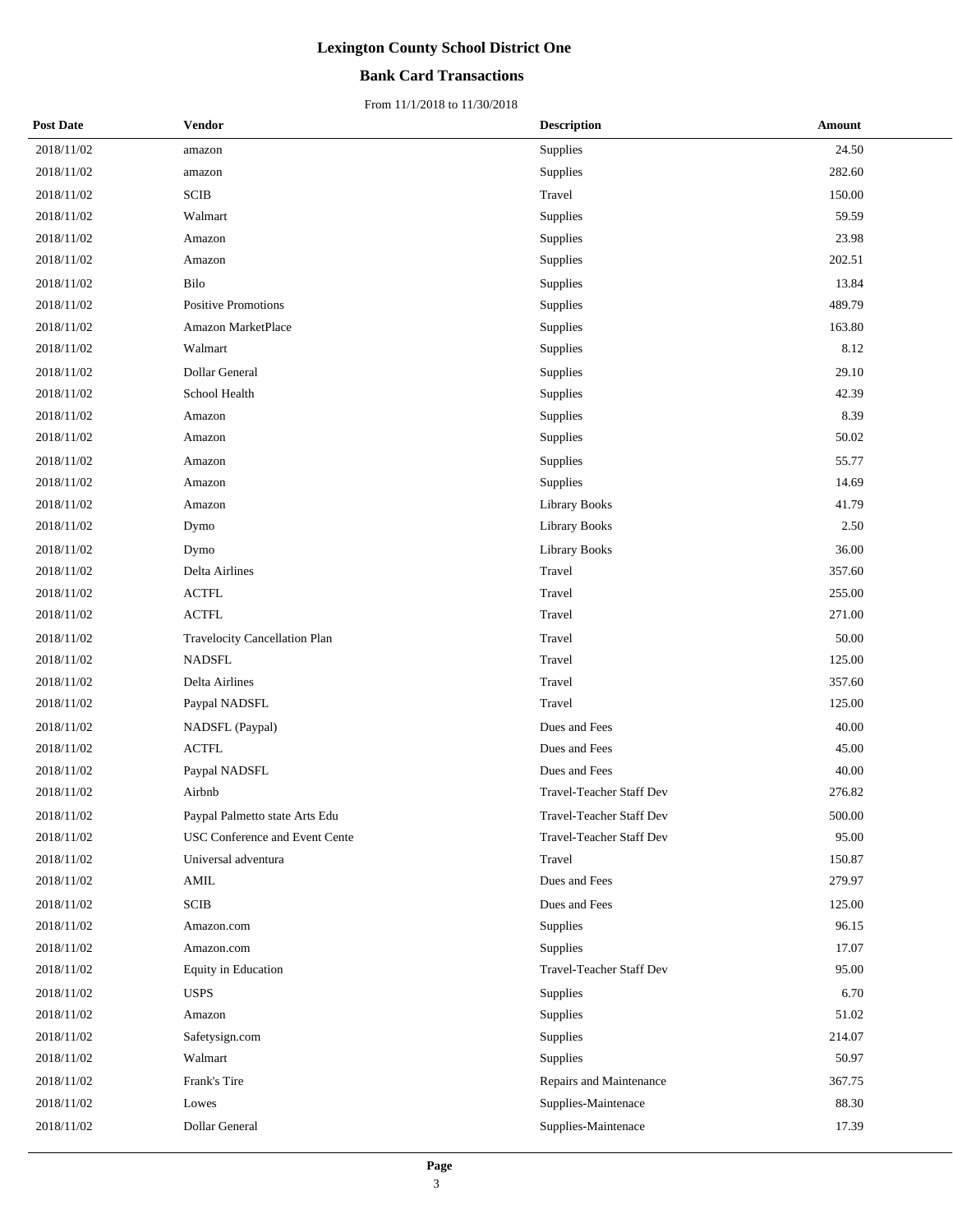### **Bank Card Transactions**

| <b>Post Date</b> | <b>Vendor</b>           | <b>Description</b>  | <b>Amount</b> |
|------------------|-------------------------|---------------------|---------------|
| 2018/11/02       | Amazon                  | Supplies-Maintenace | 29.95         |
| 2018/11/02       | Tomahawk Live Trap      | Supplies-Maintenace | 113.88        |
| 2018/11/02       | True Value              | Supplies-Maintenace | 11.50         |
| 2018/11/02       | Cable Connections       | Supplies-Maintenace | 8.51          |
| 2018/11/02       | Town & Country          | Supplies            | 150.00        |
| 2018/11/02       | lowe's                  | Supplies            | 7.45          |
| 2018/11/02       | Speedway                | Supplies            | 47.92         |
| 2018/11/02       | speedway                | Supplies            | 43.64         |
| 2018/11/02       | Lowe's                  | Supplies            | 45.89         |
| 2018/11/02       | Lowe's                  | Supplies            | 27.28         |
| 2018/11/02       | lowe's                  | Supplies            | 14.82         |
| 2018/11/02       | Lowe's                  | Supplies            | 53.64         |
| 2018/11/02       | Amazon.com              | Supplies            | 27.99         |
| 2018/11/02       | Amazon.com              | Supplies            | 10.82         |
| 2018/11/02       | Wal Mart                | Supplies            | 24.32         |
| 2018/11/02       | Walmart                 | Supplies            | 17.14         |
| 2018/11/02       | Lowes                   | Supplies            | 4.30          |
| 2018/11/02       | Walmart                 | Supplies            | 19.13         |
| 2018/11/02       | Lowes                   | Supplies            | 11.73         |
| 2018/11/02       | Harbor Freight.com      | Supplies            | 617.34        |
| 2018/11/02       | MSC.com                 | Supplies            | 148.08        |
| 2018/11/02       | Lowes                   | Supplies            | 27.32         |
| 2018/11/02       | Pitt stop               | Supplies            | 70.00         |
| 2018/11/02       | Derricks Service Center | Supplies            | 58.62         |
| 2018/11/02       | Speedway                | Supplies            | 64.00         |
| 2018/11/02       | Lexington True Value    | Supplies            | 134.43        |
| 2018/11/02       | Lexington True Value    | Supplies            | 41.20         |
| 2018/11/02       | Lexington True Value    | Supplies            | 57.75         |
| 2018/11/02       | Speedway                | Supplies            | 50.39         |
| 2018/11/02       | Pitt Stop               | Supplies            | 26.25         |
| 2018/11/02       | Walker Hardware         | Supplies            | 15.47         |
| 2018/11/02       | Lowes                   | Supplies            | 82.85         |
| 2018/11/02       | Smith & Jones           | Supplies            | 62.06         |
| 2018/11/02       | Lowes                   | Supplies            | $-0.23$       |
| 2018/11/02       | Pitt Stop               | Supplies            | 48.25         |
| 2018/11/02       | Pitt Stop               | Supplies            | 35.00         |
| 2018/11/02       | <b>Murphy Express</b>   | Supplies            | 49.20         |
| 2018/11/02       | Spinx                   | Supplies            | 10.01         |
| 2018/11/02       | <b>Hook Tire</b>        | Supplies            | 303.77        |
| 2018/11/02       | Enlows                  | Supplies            | 102.40        |
| 2018/11/02       | Overlimit Fee           | Supplies            | 35.00         |
| 2018/11/02       | Interstate              | Supplies            | 339.32        |
| 2018/11/02       | Interstate              | Supplies            | 26.95         |
| 2018/11/02       | Enlows                  | Supplies            | 290.61        |
| 2018/11/02       | Enlows                  | Supplies            | 107.70        |
|                  |                         |                     |               |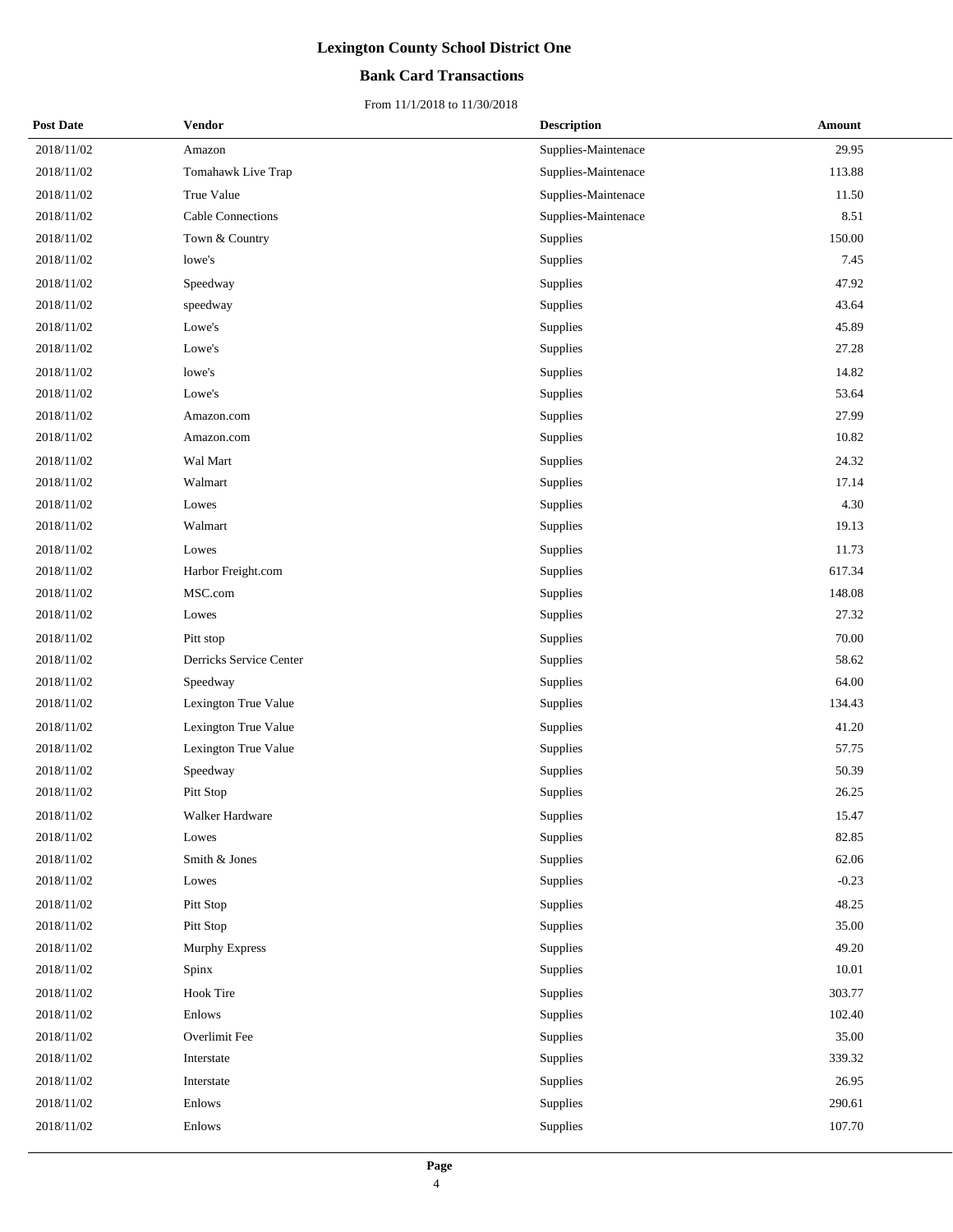### **Bank Card Transactions**

| <b>Post Date</b> | <b>Vendor</b>                  | <b>Description</b>        | Amount   |
|------------------|--------------------------------|---------------------------|----------|
| 2018/11/02       | Enlows                         | Supplies                  | 136.53   |
| 2018/11/02       | Jim Hudson Ford                | Supplies                  | 108.78   |
| 2018/11/02       | Enlows                         | Supplies                  | 5.30     |
| 2018/11/02       | Enlows                         | Supplies                  | 181.53   |
| 2018/11/02       | Enlows                         | Supplies                  | 57.31    |
| 2018/11/02       | Spinx                          | Supplies                  | 66.75    |
| 2018/11/02       | Spinx                          | Supplies                  | 70.00    |
| 2018/11/02       | Myrtle Beach Marriott          | Travel                    | 667.17   |
| 2018/11/02       | Flash Issue                    | Software Renewal/Agreemen | 199.00   |
| 2018/11/02       | Pine Press                     | Printing and Binding      | 49.06    |
| 2018/11/02       | Whitepages.com                 | Other Prof & Tech Service | 9.99     |
| 2018/11/02       | Office Depot                   | Supplies                  | 3.19     |
| 2018/11/02       | Amazon                         | Supplies                  | 181.90   |
| 2018/11/02       | Office Depot                   | Supplies                  | 35.62    |
| 2018/11/02       | The State Paper                | Supplies                  | 8.95     |
| 2018/11/02       | Amazon                         | Supplies                  | 53.85    |
| 2018/11/02       | Office Depot                   | Supplies                  | 47.87    |
| 2018/11/02       | Office Depot                   | Supplies                  | 123.00   |
| 2018/11/02       | Office Depot                   | Supplies                  | 72.72    |
| 2018/11/02       | AP Stylebook                   | Supplies                  | 237.36   |
| 2018/11/02       | Walmart                        | Supplies                  | 68.99    |
| 2018/11/02       | Kleen Kare                     | Supplies                  | 17.90    |
| 2018/11/02       | Marco's Pizza                  | Other Objects             | 386.27   |
| 2018/11/02       | <b>Hyatt Regency</b>           | Travel                    | 400.96   |
| 2018/11/02       | <b>SHRM</b>                    | Travel                    | 60.00    |
| 2018/11/02       | <b>Hyatt Regency</b>           | Travel                    | 400.96   |
| 2018/11/02       | SC Council Of Teachers of Math | Travel                    | 614.00   |
| 2018/11/02       | Facebook                       | Advertising               | 34.68    |
| 2018/11/02       | Proforma Printing              | Printing and Binding      | 421.98   |
| 2018/11/02       | Pine Press Printing            | Printing and Binding      | 54.78    |
| 2018/11/02       | Office Depot                   | Printing and Binding      | 32.09    |
| 2018/11/02       | SLED Background checks         | Other Prof & Tech Service | 1,026.00 |
| 2018/11/02       | <b>SLED</b>                    | Other Prof & Tech Service | 26.00    |
| 2018/11/02       | Amazon                         | Supplies                  | 59.90    |
| 2018/11/02       | Amazon                         | Supplies                  | 18.18    |
| 2018/11/02       | Amazon                         | Supplies                  | 51.33    |
| 2018/11/02       | <b>Instock Labels</b>          | Supplies                  | 13.03    |
| 2018/11/02       | Amazon                         | Supplies                  | 18.99    |
| 2018/11/02       | inspireyourpeople.com          | Supplies                  | 18.67    |
| 2018/11/02       | Amazon                         | Supplies                  | 23.90    |
| 2018/11/02       | Amazon                         | Supplies                  | 58.64    |
| 2018/11/02       | Amazon                         | Supplies                  | 72.92    |
| 2018/11/02       | Amazon                         | Supplies                  | 11.21    |
| 2018/11/02       | Dollar General                 | Supplies                  | 41.47    |
| 2018/11/02       | Amazon                         | Supplies                  | 6.99     |
|                  |                                |                           |          |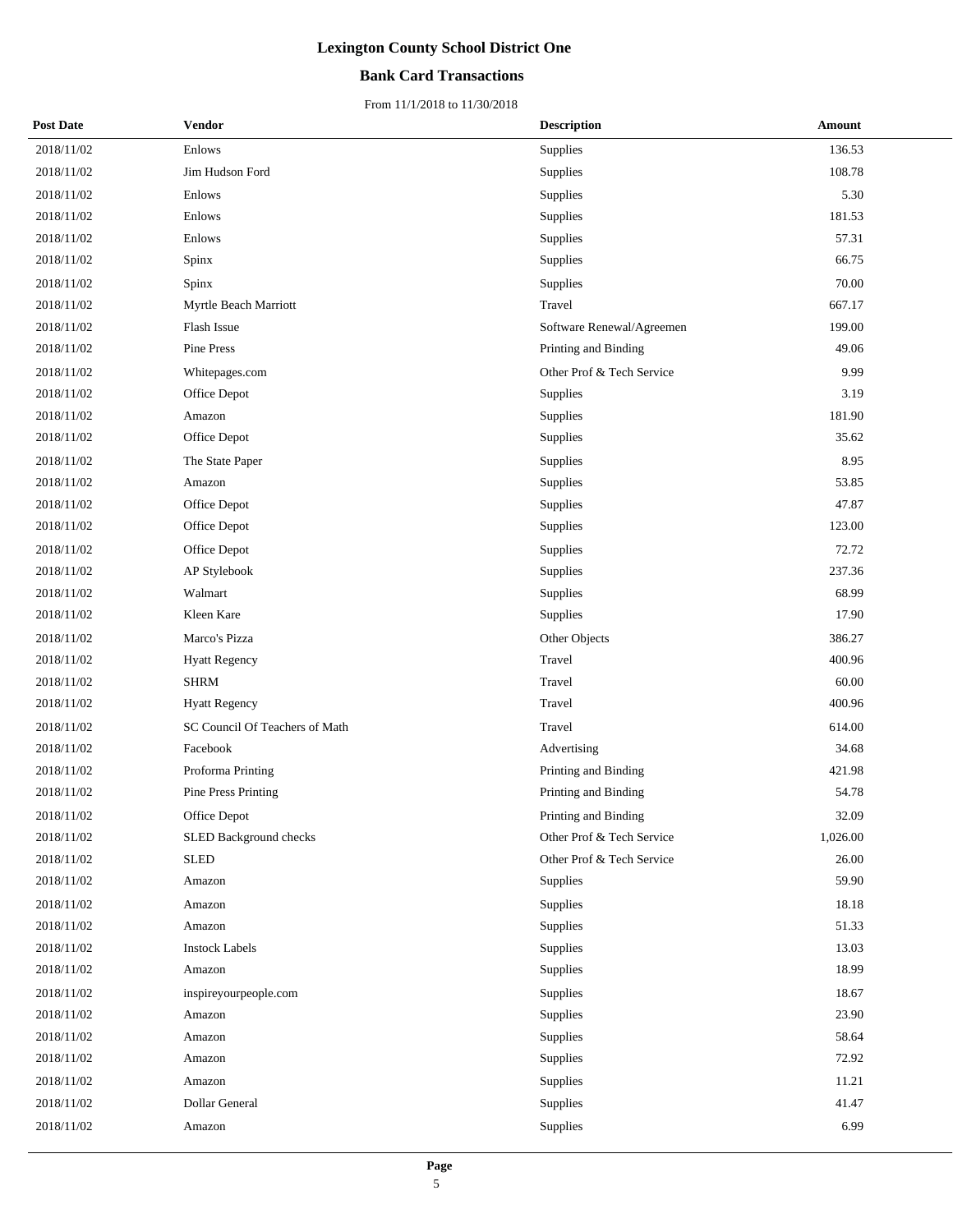### **Bank Card Transactions**

| <b>Post Date</b> | <b>Vendor</b>                  | <b>Description</b>        | Amount |
|------------------|--------------------------------|---------------------------|--------|
| 2018/11/02       | Amazon                         | Supplies                  | 7.48   |
| 2018/11/02       | Amazon                         | Supplies                  | 17.29  |
| 2018/11/02       | <b>CERRA</b>                   | Dues and Fees             | 25.00  |
| 2018/11/02       | <b>SHRM</b>                    | Dues and Fees             | 194.00 |
| 2018/11/02       | Walmart                        | Other Objects             | 16.78  |
| 2018/11/02       | Sam's Club                     | Other Objects             | 22.38  |
| 2018/11/02       | Lowe's                         | Other Objects             | 119.24 |
| 2018/11/02       | Walmart                        | Other Objects             | 11.88  |
| 2018/11/02       | <b>Total Meeting Concepts</b>  | Travel                    | 390.00 |
| 2018/11/02       | Marriott                       | Travel                    | 650.67 |
| 2018/11/02       | Wowza                          | Software Renewal/Agreemen | 500.00 |
| 2018/11/02       | Amazon                         | Supplies                  | 30.98  |
| 2018/11/02       | Amazon                         | Supplies                  | 384.74 |
| 2018/11/02       | Amazon                         | Supplies                  | 56.39  |
| 2018/11/02       | Amazon                         | Supplies                  | 187.24 |
| 2018/11/02       | Amazon                         | Supplies                  | 108.00 |
| 2018/11/02       | Duo Specialty                  | Supplies                  | 10.00  |
| 2018/11/02       | Amazon.com                     | Supplies                  | 48.14  |
| 2018/11/02       | Amazon.com                     | Supplies                  | 608.04 |
| 2018/11/02       | Amazon.com                     | Supplies                  | 458.48 |
| 2018/11/02       | Amazon.com                     | Supplies                  | 71.90  |
| 2018/11/02       | Amazon.com                     | Supplies                  | 106.71 |
| 2018/11/02       | Really Good Stuff              | Supplies                  | 855.28 |
| 2018/11/02       | Scholastic                     | Supplies                  | 390.66 |
| 2018/11/02       | Amazon.com                     | Supplies                  | 23.47  |
| 2018/11/02       | Chef Store                     | Supplies                  | 509.71 |
| 2018/11/02       | Food Lion                      | Supplies                  | 15.00  |
| 2018/11/02       | Walmart                        | Supplies                  | 29.72  |
| 2018/11/02       | Walmart                        | Supplies                  | 60.30  |
| 2018/11/02       | Shumperts IGA                  | Supplies                  | 54.61  |
| 2018/11/02       | Walmart                        | Supplies                  | 78.54  |
| 2018/11/02       | <b>Resources for Educators</b> | Supplies                  | 395.91 |
| 2018/11/02       | Walmart                        | Supplies                  | 14.96  |
| 2018/11/02       | <b>SCCTM</b>                   | Travel                    | 160.00 |
| 2018/11/02       | Bureau of Education & Research | Travel                    | 518.00 |
| 2018/11/02       | <b>SCCTM</b>                   | Travel                    | 97.00  |
| 2018/11/02       | USC Conference and Event Servi | Travel                    | 95.00  |
| 2018/11/02       | Amazon.Com                     | Supplies                  | 249.12 |
| 2018/11/02       | Hilton Hotel-Hartford          | Travel                    | 194.35 |
| 2018/11/02       | Uber                           | Travel                    | 81.55  |
| 2018/11/02       | Hilton Hotel-Hartford          | Travel                    | 388.70 |
| 2018/11/02       | Amazon.com                     | Supplies                  | 23.90  |
| 2018/11/02       | Amazon.com                     | Supplies                  | 101.79 |
| 2018/11/02       | Amazon.com                     | Supplies                  | 34.80  |
| 2018/11/02       | Amazon.com                     | Supplies                  | 26.30  |
|                  |                                |                           |        |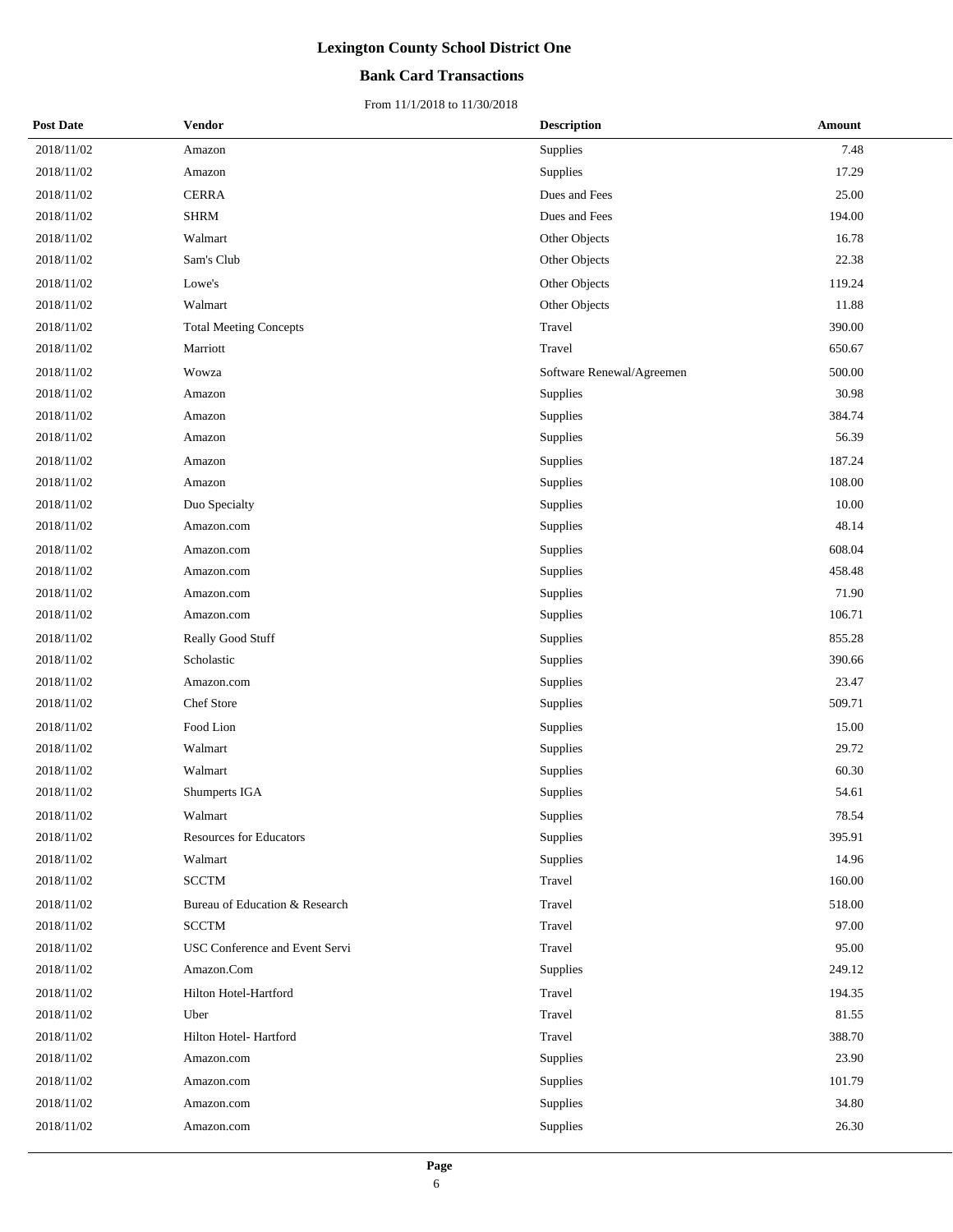### **Bank Card Transactions**

| <b>Post Date</b> | Vendor                              | <b>Description</b>    | Amount |
|------------------|-------------------------------------|-----------------------|--------|
| 2018/11/02       | <b>DSS Achievement Products</b>     | Supplies              | 137.69 |
| 2018/11/02       | Lakeshore Learning                  | Supplies              | 212.98 |
| 2018/11/02       | Walmart.com                         | Supplies              | 38.50  |
| 2018/11/02       | <b>WPS</b>                          | Supplies              | 486.57 |
| 2018/11/02       | Amazon Mktp                         | Supplies              | 29.79  |
| 2018/11/02       | Cochlear Corporation                | Supplies              | 438.70 |
| 2018/11/02       | Office Depot                        | Supplies              | 239.65 |
| 2018/11/02       | Amazon Mktp                         | Supplies              | 29.99  |
| 2018/11/02       | Amazon.com                          | Supplies              | 46.09  |
| 2018/11/02       | Rainbow Resource Center             | Supplies              | 20.03  |
| 2018/11/02       | Fun and Function                    | Supplies              | 146.90 |
| 2018/11/02       | SouthPaw Enterprises                | Supplies              | 20.00  |
| 2018/11/02       | Gamebreaker Helmets                 | Supplies              | 72.39  |
| 2018/11/02       | Amazon.com                          | Supplies              | 214.92 |
| 2018/11/02       | <b>Beyond Play</b>                  | Supplies              | 48.85  |
| 2018/11/02       | Smore.com                           | Dues and Fees         | 79.00  |
| 2018/11/02       | <b>CASE</b> Conference              | Inst Prog Improvement | 350.00 |
| 2018/11/02       | Amazon.com                          | Supplies              | 43.51  |
| 2018/11/02       | Amazon.com                          | Supplies              | -49.99 |
| 2018/11/02       | Amazon.com                          | Supplies              | 999.89 |
| 2018/11/02       | Uncle Jim's Worm Farm               | Supplies              | 31.51  |
| 2018/11/02       | Dollar Tree                         | Supplies              | 41.70  |
| 2018/11/02       | Amazon.Com                          | Supplies              | 63.68  |
| 2018/11/02       | Amazon                              | Supplies              | 301.39 |
| 2018/11/02       | Aldi                                | Supplies              | 102.59 |
| 2018/11/02       | National Restaurant Associatio      | Supplies              | 780.22 |
| 2018/11/02       | Office Depot                        | Supplies              | 11.19  |
| 2018/11/02       | Amazon                              | Supplies              | 248.60 |
| 2018/11/02       | SNA of SC Conference                | Dues and Fees         | 380.00 |
| 2018/11/02       | <b>School Nutrition Association</b> | Dues and Fees         | 130.50 |
| 2018/11/02       | IGA                                 | Food                  | 6.38   |
| 2018/11/02       | Walmart                             | Food                  | 32.50  |
| 2018/11/02       | <b>CK</b> Parts                     | Supplies              | 366.05 |
| 2018/11/02       | Walmart                             | Food                  | 98.28  |
| 2018/11/02       | BiLo                                | Food                  | 26.14  |
| 2018/11/02       | Walmart                             | Supplies              | 53.37  |
| 2018/11/02       | Ace Glass                           | Supplies              | 85.00  |
| 2018/11/02       | Walmart                             | Food                  | 45.92  |
| 2018/11/02       | Walmart                             | Food                  | 69.50  |
| 2018/11/02       | Walgreens                           | Food                  | 11.99  |
| 2018/11/02       | <b>Walmart Grocery</b>              | Food                  | 38.32  |
| 2018/11/02       | Walmart                             | Food                  | 76.64  |
| 2018/11/02       | Lowes                               | Supplies              | 31.80  |
| 2018/11/02       | Kmart                               | Supplies              | 6.07   |
| 2018/11/02       | Walmart                             | Supplies              | 53.37  |
|                  |                                     |                       |        |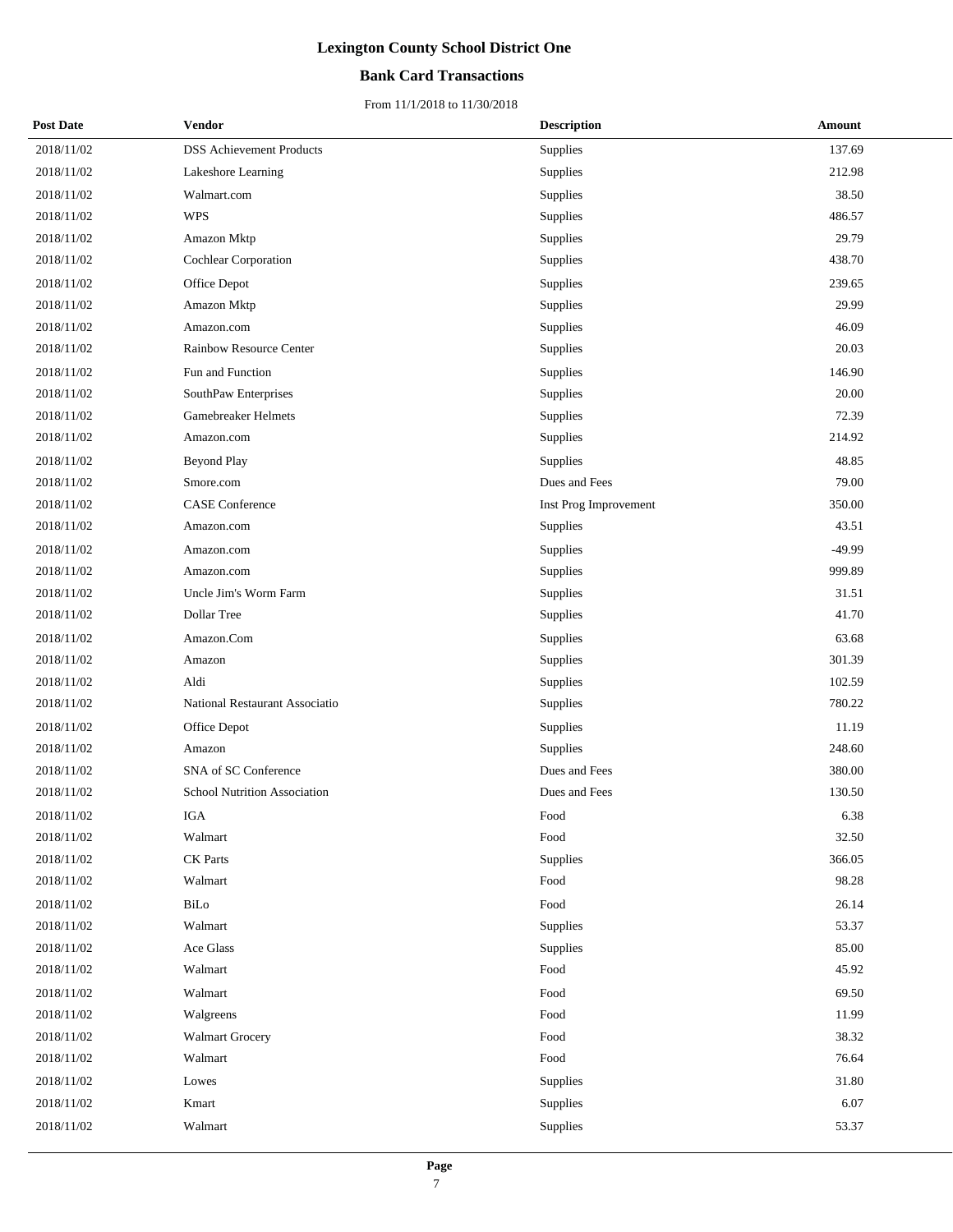### **Bank Card Transactions**

| <b>Post Date</b> | <b>Vendor</b>               | <b>Description</b>             | <b>Amount</b> |
|------------------|-----------------------------|--------------------------------|---------------|
| 2018/11/02       | <b>CK</b> Parts             | Supplies                       | 163.46        |
| 2018/11/02       | Walmart                     | Supplies                       | 8.53          |
| 2018/11/02       | Home Depot                  | Supplies                       | 104.76        |
| 2018/11/02       | Home Depot                  | Supplies                       | 104.75        |
| 2018/11/02       | Walker Hardware             | Supplies                       | 40.23         |
| 2018/11/02       | Lowes                       | Supplies                       | 135.93        |
| 2018/11/02       | Lowes                       | Supplies                       | 31.02         |
| 2018/11/02       | <b>United Refrigeration</b> | Supplies                       | 208.00        |
| 2018/11/02       | <b>United Refrigeration</b> | Supplies                       | $-125.00$     |
| 2018/11/02       | United Refrigeration        | Supplies                       | 165.46        |
| 2018/11/02       | <b>Epting Distributors</b>  | Supplies                       | 8.34          |
| 2018/11/02       | <b>United Refrigeration</b> | Supplies                       | 419.27        |
| 2018/11/02       | Walmart                     | Food                           | 27.92         |
| 2018/11/02       | WP Law                      | Pupil Activity                 | 64.03         |
| 2018/11/02       | Mt. Healthy Hatcheries      | Pupil Activity                 | 257.00        |
| 2018/11/02       | Ed Smith Lumber             | Pupil Activity                 | 24.60         |
| 2018/11/02       | Price's Store               | Pupil Activity                 | 37.95         |
| 2018/11/02       | Price's Store               | Pupil Activity                 | 55.63         |
| 2018/11/02       | Walmart                     | Pupil Activity                 | 54.35         |
| 2018/11/02       | Walmart                     | Pupil Activity                 | 10.07         |
| 2018/11/02       | Harbor Freight - REFUND     | Pupil Act-Fee/Collection Refnd | $-48.12$      |
| 2018/11/02       | Eventbrite                  | Pupil Activity                 | 10.50         |
| 2018/11/02       | Eventbrite                  | Pupil Activity                 | 213.20        |
| 2018/11/02       | Eventbrite                  | Pupil Activity                 | 39.01         |
| 2018/11/02       | Carl Fisher (BriLee Music)  | Pupil Activity                 | 123.75        |
| 2018/11/02       | Walmart                     | Pupil Activity                 | 143.02        |
| 2018/11/02       | <b>JW</b> Pepper            | Pupil Activity                 | 97.49         |
| 2018/11/02       | Amazon                      | Pupil Activity                 | 70.52         |
| 2018/11/02       | Amazon                      | Pupil Activity                 | 16.49         |
| 2018/11/02       | Amazon                      | Pupil Activity                 | 53.73         |
| 2018/11/02       | Amazon                      | Pupil Activity                 | 4.79          |
| 2018/11/02       | Walmart.com                 | Pupil Activity                 | 72.97         |
| 2018/11/02       | Amazon                      | Pupil Activity                 | 93.97         |
| 2018/11/02       | Amazon                      | Pupil Activity                 | 57.48         |
| 2018/11/02       | Amazon                      | Pupil Activity                 | 10.69         |
| 2018/11/02       | Amazon                      | Pupil Activity                 | 29.99         |
| 2018/11/02       | Amazon                      | Pupil Activity                 | 136.52        |
| 2018/11/02       | Walmart                     | Pupil Activity                 | 13.22         |
| 2018/11/02       | lowes                       | Pupil Activity                 | 272.60        |
| 2018/11/02       | Rand McNally                | Pupil Activity                 | 543.03        |
| 2018/11/02       | SC Bar LRE Division         | Pupil Activity                 | 150.00        |
| 2018/11/02       | SP Breakout                 | Pupil Activity                 | 60.00         |
| 2018/11/02       | Dharma trading co           | Pupil Activity                 | 201.48        |
| 2018/11/02       | Math Association of America | Pupil Activity                 | 388.00        |
| 2018/11/02       | Lexington Printing          | Pupil Activity                 | 330.63        |
|                  |                             |                                |               |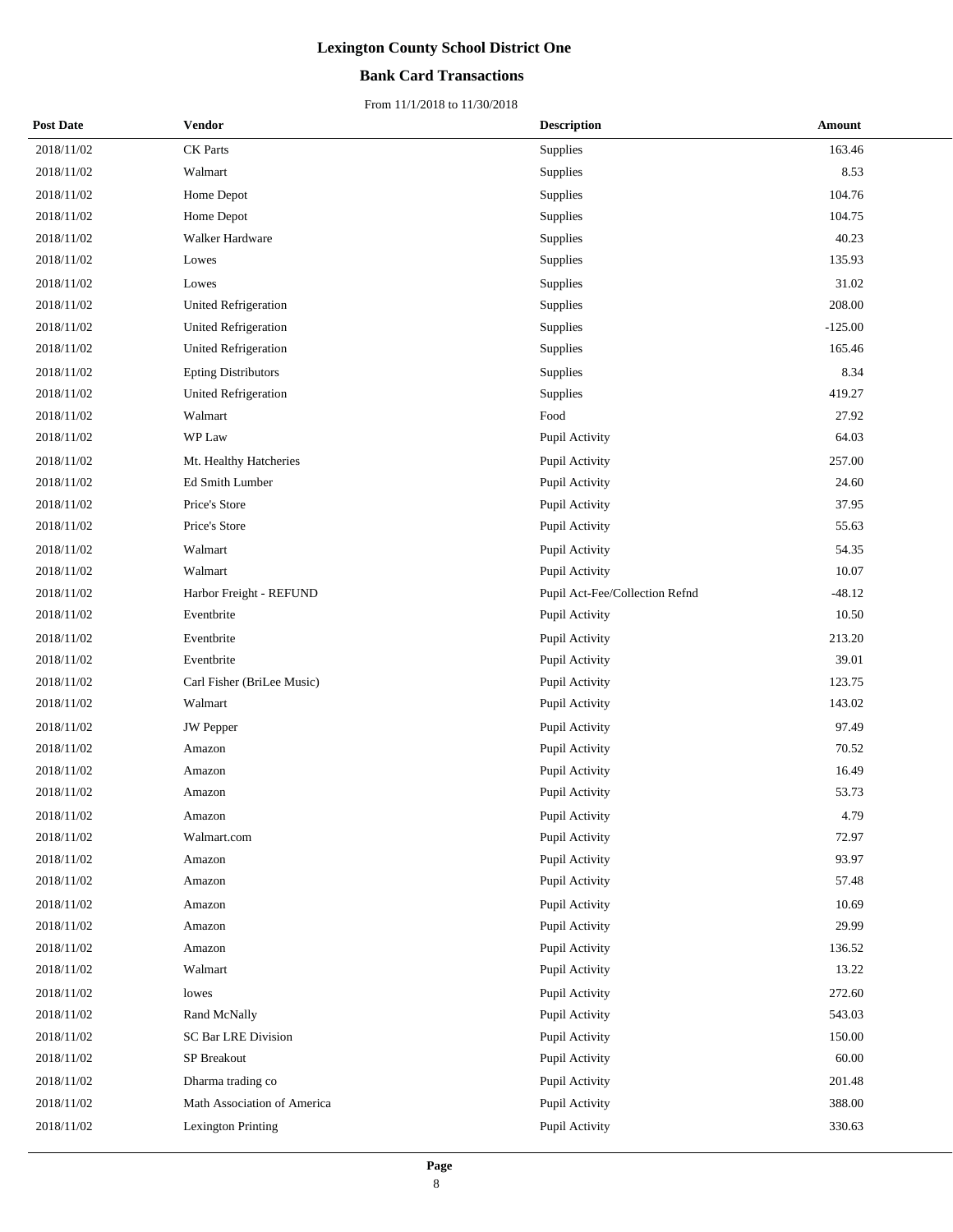### **Bank Card Transactions**

| <b>Post Date</b> | <b>Vendor</b>                | <b>Description</b> | <b>Amount</b> |
|------------------|------------------------------|--------------------|---------------|
| 2018/11/02       | <b>JW</b> Pepper             | Pupil Activity     | 80.48         |
| 2018/11/02       | Amazon.com                   | Pupil Activity     | 295.55        |
| 2018/11/02       | Really Good Stuff            | Pupil Activity     | $-85.64$      |
| 2018/11/02       | Amazon.com                   | Pupil Activity     | 26.52         |
| 2018/11/02       | <b>UPS</b>                   | Pupil Activity     | 159.16        |
| 2018/11/02       | Office Depot                 | Pupil Activity     | 12.20         |
| 2018/11/02       | Walmart                      | Pupil Activity     | 126.19        |
| 2018/11/02       | Learning A-Z                 | Pupil Activity     | 213.95        |
| 2018/11/02       | Amazon.com                   | Pupil Activity     | 23.99         |
| 2018/11/02       | Walmart.com                  | Pupil Activity     | 42.79         |
| 2018/11/02       | Amzon.com                    | Pupil Activity     | 18.90         |
| 2018/11/02       | Amazon.com                   | Pupil Activity     | 29.99         |
| 2018/11/02       | <b>Breakout EDU</b>          | Pupil Activity     | 275.00        |
| 2018/11/02       | Moby Max                     | Pupil Activity     | 199.00        |
| 2018/11/02       | walmart                      | Pupil Activity     | 20.07         |
| 2018/11/02       | Target                       | Pupil Activity     | 34.45         |
| 2018/11/02       | <b>Teachers Pay Teachers</b> | Pupil Activity     | 65.00         |
| 2018/11/02       | amazon                       | Pupil Activity     | 60.27         |
| 2018/11/02       | Carrowinds                   | Pupil Activity     | 100.00        |
| 2018/11/02       | Amazon                       | Pupil Activity     | 49.70         |
| 2018/11/02       | Walmart                      | Pupil Activity     | 28.83         |
| 2018/11/02       | Amazon MarketPlace           | Pupil Activity     | 459.65        |
| 2018/11/02       | Walmart                      | Pupil Activity     | 45.74         |
| 2018/11/02       | Amazon MarketPlace           | Pupil Activity     | 102.17        |
| 2018/11/02       | Amazon MarketPlace           | Pupil Activity     | 11.50         |
| 2018/11/02       | Amazon MarketPlace           | Pupil Activity     | 6.32          |
| 2018/11/02       | Amazon MarketPlace           | Pupil Activity     | 40.60         |
| 2018/11/02       | Amazon MarketPlace           | Pupil Activity     | 216.00        |
| 2018/11/02       | Amazon MarketPlace           | Pupil Activity     | 75.22         |
| 2018/11/02       | Wal-Mart                     | Pupil Activity     | 44.63         |
| 2018/11/02       | 88 Oriental Market           | Pupil Activity     | 18.21         |
| 2018/11/02       | Sam's Club                   | Pupil Activity     | 38.04         |
| 2018/11/02       | Wal-Mart                     | Pupil Activity     | 51.37         |
| 2018/11/02       | Amazon.com                   | Pupil Activity     | 174.99        |
| 2018/11/02       | Lowes                        | Pupil Activity     | 69.59         |
| 2018/11/02       | Lowes Foods                  | Pupil Activity     | 25.98         |
| 2018/11/02       | Chick Fil A                  | Pupil Activity     | 366.70        |
| 2018/11/02       | SubStation II                | Pupil Activity     | 274.37        |
| 2018/11/02       | Walmart                      | Pupil Activity     | 29.56         |
| 2018/11/02       | Decker Tape Products         | Pupil Activity     | 151.36        |
| 2018/11/02       | TrackWrestling               | Pupil Activity     | $31.00\,$     |
| 2018/11/02       | Ponderosa Country Club       | Pupil Activity     | 259.00        |
| 2018/11/02       | Storey's Florist             | Pupil Activity     | 55.00         |
| 2018/11/02       | Wrist Co                     | Pupil Activity     | 78.07         |
| 2018/11/02       | Southern Reel Solutions      | Pupil Activity     | 750.00        |
|                  |                              |                    |               |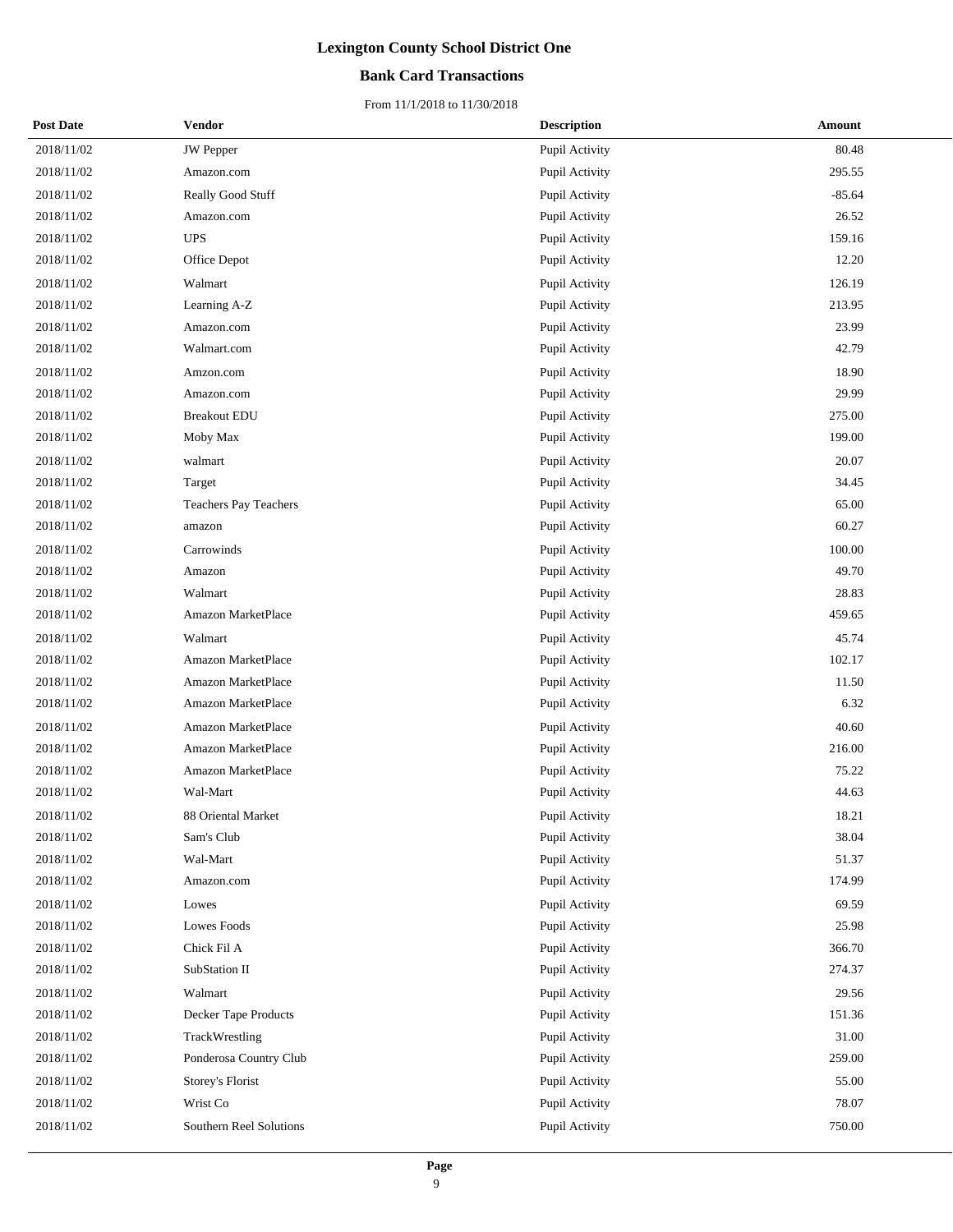### **Bank Card Transactions**

| <b>Post Date</b> | <b>Vendor</b>                 | <b>Description</b>   | Amount |
|------------------|-------------------------------|----------------------|--------|
| 2018/11/02       | Lowes.com                     | Pupil Activity       | 128.36 |
| 2018/11/02       | Sams                          | Pupil Activity       | 55.44  |
| 2018/11/02       | Sams                          | Pupil Activity       | 71.32  |
| 2018/11/02       | amazon                        | Pupil Activity       | 26.35  |
| 2018/11/02       | Amazon.com                    | Supplies             | 37.98  |
| 2018/11/02       | Amazon.com                    | Supplies             | 32.83  |
| 2018/11/02       | Dollar General                | Supplies             | 77.34  |
| 2018/11/02       | The State Fair                | Supplies             | 49.00  |
| 2018/11/02       | The State Fair                | Supplies             | 56.00  |
| 2018/11/02       | Wal Mart                      | Supplies             | 59.58  |
| 2018/11/02       | The State Fair                | Supplies             | 64.00  |
| 2018/11/02       | The State Fair                | Supplies             | 26.00  |
| 2018/11/02       | Wal Mart                      | Supplies             | 20.98  |
| 2018/11/02       | Wal Mart                      | Supplies             | 91.90  |
| 2018/11/02       | Amazon.com                    | Supplies             | 27.49  |
| 2018/11/02       | Marco's Pizza                 | Other Objects        | 144.15 |
| 2018/11/02       | Flight Deck                   | Other Objects        | 350.00 |
| 2018/11/02       | Wal Mart                      | Other Objects        | 8.70   |
| 2018/11/02       | Wal Mart                      | Other Objects        | 22.30  |
| 2018/11/02       | Wal Mart                      | Other Objects        | 36.93  |
| 2018/11/02       | KJ Mart                       | Other Objects        | 8.97   |
| 2018/11/05       | Finance Charge                | Supplies             | 32.36  |
| 2018/11/05       | Amazon                        | Supplies             | 34.66  |
| 2018/11/05       | Maclaskeys                    | Supplies             | 150.00 |
| 2018/11/05       | Amazon                        | Supplies             | 19.99  |
| 2018/11/05       | Walmart                       | Supplies             | 69.04  |
| 2018/11/05       | Amazon                        | Supplies             | 42.03  |
| 2018/11/05       | Lowes                         | Supplies             | 238.43 |
| 2018/11/05       | Amazon                        | Supplies             | 28.88  |
| 2018/11/05       | Ace hardware                  | Supplies             | 10.45  |
| 2018/11/05       | Lowes                         | Supplies             | 101.81 |
| 2018/11/05       | Amazon                        | Supplies             | 39.87  |
| 2018/11/05       | Amazon                        | Supplies             | 102.59 |
| 2018/11/05       | Walmart                       | Supplies             | 22.01  |
| 2018/11/05       | Amazon                        | Pupil Activity       | 29.94  |
| 2018/11/05       | Walmart                       | Pupil Activity       | 25.00  |
| 2018/11/05       | Pro Tuff Decal                | Pupil Activity       | 434.45 |
| 2018/11/05       | Bilo                          | Pupil Activity       | 111.18 |
| 2018/11/05       | Walmart                       | Supplies             | 42.80  |
| 2018/11/28       | <b>AMAZON</b>                 | Supplies             | 219.88 |
| 2018/11/28       | Office Depot Printing Shop    | Printing and Binding | 914.25 |
| 2018/11/28       | Office Depot                  | Printing and Binding | 57.74  |
| 2018/11/28       | <b>Educational Wonderland</b> | Supplies             | 25.21  |
| 2018/11/28       | <b>AMAZON</b>                 | Supplies             | 39.98  |
| 2018/11/28       | FOOD LION                     | Supplies             | 108.81 |
|                  |                               |                      |        |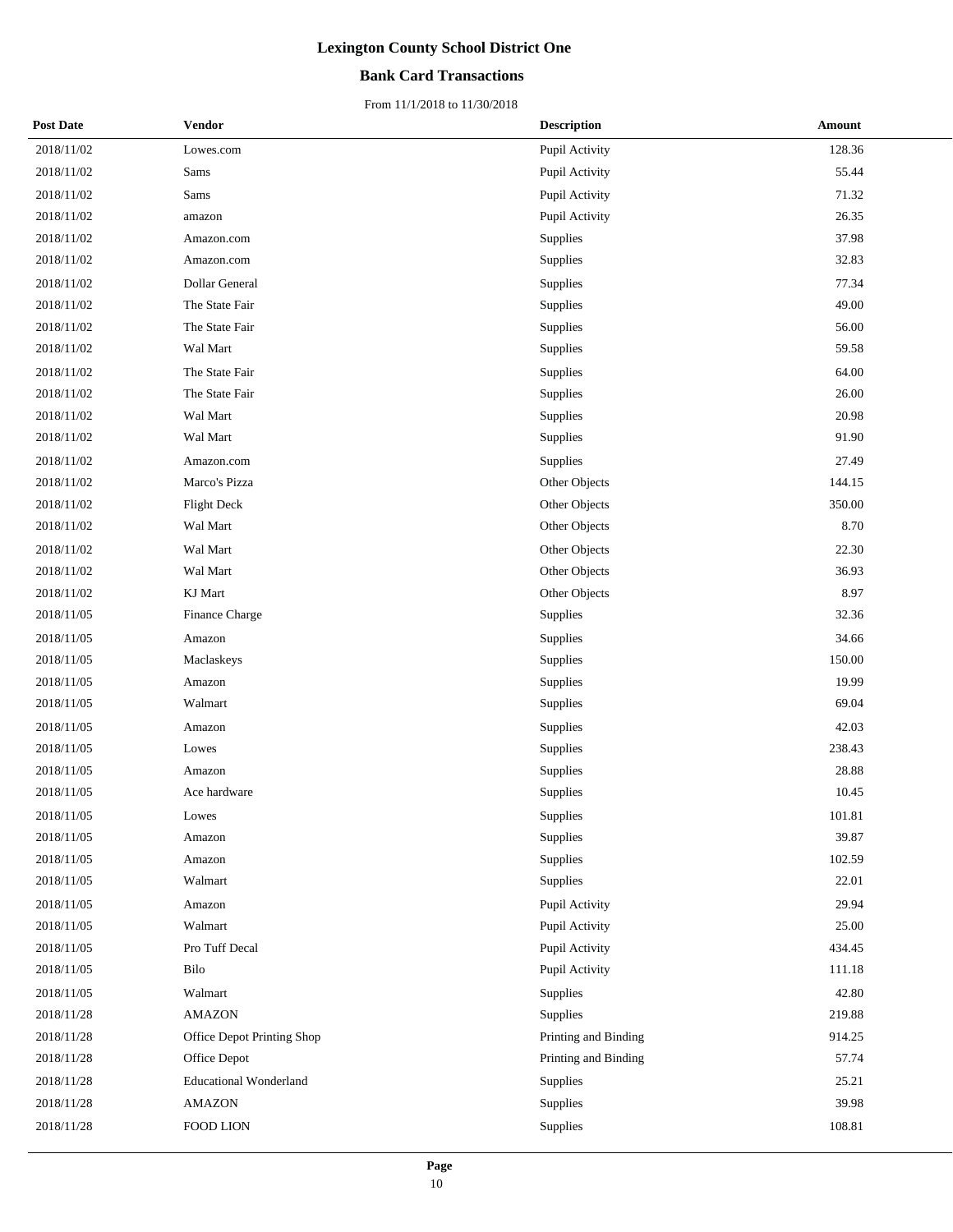### **Bank Card Transactions**

| <b>Post Date</b> | <b>Vendor</b>                 | <b>Description</b> | Amount   |
|------------------|-------------------------------|--------------------|----------|
| 2018/11/28       | Raptor                        | Supplies           | 100.00   |
| 2018/11/28       | Presentation Systems          | Supplies           | 798.74   |
| 2018/11/28       | <b>Staples</b>                | Supplies           | 20.70    |
| 2018/11/28       | <b>Staples</b>                | Supplies           | 100.02   |
| 2018/11/28       | Walmart                       | Supplies           | 203.29   |
| 2018/11/28       | Amazon                        | Supplies-Immersion | $-15.80$ |
| 2018/11/28       | <b>AMAZON</b>                 | Supplies           | 11.82    |
| 2018/11/28       | ORIENTAL TRADING              | Supplies           | 98.16    |
| 2018/11/28       | <b>AMAZON</b>                 | Supplies           | 63.32    |
| 2018/11/28       | <b>AMAZON</b>                 | Supplies           | 28.64    |
| 2018/11/28       | <b>AMAZON</b>                 | Supplies           | 14.01    |
| 2018/11/28       | <b>WALMART</b>                | Supplies           | 84.10    |
| 2018/11/28       | Office Depot                  | Supplies           | 15.29    |
| 2018/11/28       | Amazon                        | Supplies           | 44.99    |
| 2018/11/28       | Amazon                        | Supplies           | 57.70    |
| 2018/11/28       | Amazon                        | Supplies           | 23.43    |
| 2018/11/28       | Amazon                        | Supplies           | 129.22   |
| 2018/11/28       | Office Depot                  | Supplies           | 32.04    |
| 2018/11/28       | Office Depot                  | Supplies           | 59.58    |
| 2018/11/28       | $_{\rm IGA}$                  | Supplies           | 30.05    |
| 2018/11/28       | Walmart.com                   | Supplies           | 87.57    |
| 2018/11/28       | 14 Carrot                     | Supplies           | 5.44     |
| 2018/11/28       | Lidl                          | Supplies           | 5.94     |
| 2018/11/28       | Aldi                          | Supplies           | 11.16    |
| 2018/11/28       | Hobby Lobby                   | Supplies           | $-32.10$ |
| 2018/11/28       | $\rm Michaels$                | Supplies           | 92.72    |
| 2018/11/28       | Target                        | Supplies           | 16.03    |
| 2018/11/28       | Amazon                        | Supplies           | 579.44   |
| 2018/11/28       | Office Depot                  | Supplies           | 39.70    |
| 2018/11/28       | Walmart                       | Supplies           | 223.27   |
| 2018/11/28       | Hobby Lobby                   | Supplies           | 79.82    |
| 2018/11/28       | Hobby Lobby                   | Supplies           | 85.33    |
| 2018/11/28       | Carolina Pottery              | Supplies           | 65.20    |
| 2018/11/28       | Presentation Systems          | Supplies           | 437.20   |
| 2018/11/28       | Amazon                        | Supplies           | 115.17   |
| 2018/11/28       | Amazon                        | Supplies           | 32.62    |
| 2018/11/28       | Dollar General                | Supplies           | 12.70    |
| 2018/11/28       | Amazon                        | Supplies           | 40.50    |
| 2018/11/28       | <b>Educational Wonderland</b> | Supplies           | 4.31     |
| 2018/11/28       | <b>SUNOCO</b>                 | Supplies           | 50.26    |
| 2018/11/28       | SHELL OIL                     | Supplies           | 52.30    |
| 2018/11/28       | OFFICE DEPOT                  | Supplies           | 213.99   |
| 2018/11/28       | PILOT                         | Supplies           | 20.02    |
| 2018/11/28       | PILOT                         | Supplies           | 39.00    |
| 2018/11/28       | <b>LOWES FOODS</b>            | Supplies           | 34.00    |
|                  |                               |                    |          |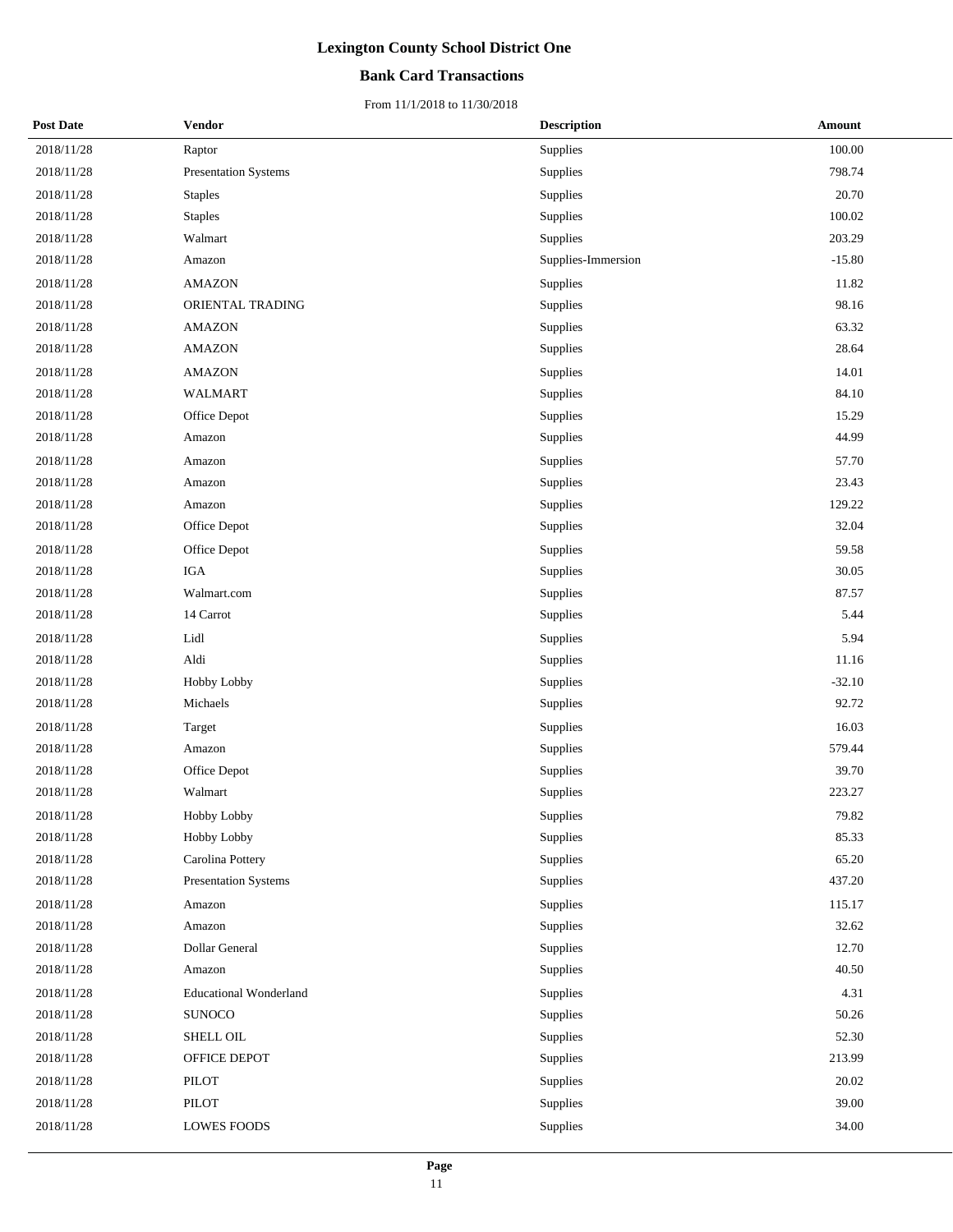### **Bank Card Transactions**

| <b>Post Date</b> | Vendor                     | <b>Description</b>              | Amount |
|------------------|----------------------------|---------------------------------|--------|
| 2018/11/28       | POLLOCK OFFICE             | Supplies                        | 223.58 |
| 2018/11/28       | LR HOOK TIRE               | Supplies                        | 156.95 |
| 2018/11/28       | <b>LOVES</b>               | Supplies                        | 96.00  |
| 2018/11/28       | <b>LOWES FOODS</b>         | Supplies                        | 41.00  |
| 2018/11/28       | <b>LOWES</b>               | Supplies                        | 364.47 |
| 2018/11/28       | <b>LOWES FOODS</b>         | Supplies                        | 61.00  |
| 2018/11/28       | <b>LOVES</b>               | Supplies                        | 113.00 |
| 2018/11/28       | <b>HARBOR FRIEGHT</b>      | Supplies                        | 22.86  |
| 2018/11/28       | <b>SUNOCO</b>              | Supplies                        | 60.00  |
| 2018/11/28       | <b>SHELL</b>               | Supplies                        | 71.00  |
| 2018/11/28       | <b>CIRCLE K</b>            | Supplies                        | 81.00  |
| 2018/11/28       | <b>LOWES</b>               | Supplies                        | 173.50 |
| 2018/11/28       | <b>LOWES FOODS</b>         | Supplies                        | 57.00  |
| 2018/11/28       | Amazon                     | Supplies                        | 52.28  |
| 2018/11/28       | Musician Supply            | Supplies                        | 28.89  |
| 2018/11/28       | <b>Hobby Lobby</b>         | Supplies                        | 72.44  |
| 2018/11/28       | Lowes                      | Supplies                        | 59.75  |
| 2018/11/28       | Amazon                     | Supplies                        | 74.99  |
| 2018/11/28       | <b>AMAZON</b>              | Supplies                        | 65.70  |
| 2018/11/28       | <b>BOUND TO STAY BOUND</b> | <b>Library Books</b>            | 121.10 |
| 2018/11/28       | HEINEMAN.COM/PD            | Travel                          | 249.00 |
| 2018/11/28       | <b>AMAZON</b>              | Supplies                        | 26.81  |
| 2018/11/28       | <b>HEINEMANN</b>           | Supplies                        | 66.35  |
| 2018/11/28       | Cvent.com                  | Travel-MMGW/HSTW Staff Dev      | 136.00 |
| 2018/11/28       | SC Assoc Of School Admin   | Travel-Teacher Staff Dev        | 60.00  |
| 2018/11/28       | SC Assoc Of School Admin   | Travel-Teacher Staff Dev        | 60.00  |
| 2018/11/28       | SC Assoc Of School Admin   | Travel-Teacher Staff Dev        | 60.00  |
| 2018/11/28       | SC Assoc Of School Admin   | Travel-Teacher Staff Dev        | 60.00  |
| 2018/11/28       | SC Assoc Of School Admin   | Travel-Teacher Staff Dev        | 60.00  |
| 2018/11/28       | SC Assoc Of School Admin   | <b>Travel-Teacher Staff Dev</b> | 60.00  |
| 2018/11/28       | The Citadel                | Travel-Teacher Staff Dev        | 20.00  |
| 2018/11/28       | <b>NSTA</b>                | Travel-Teacher Staff Dev        | 79.00  |
| 2018/11/28       | Publix                     | Supplies                        | 16.44  |
| 2018/11/28       | Publix                     | Supplies                        | 30.23  |
| 2018/11/28       | <b>FATZ</b>                | Other Objects                   | 127.48 |
| 2018/11/28       | Publix                     | Other Objects                   | 74.98  |
| 2018/11/28       | Walmart                    | Supplies                        | 149.65 |
| 2018/11/28       | Lexington Florist          | Supplies                        | 160.50 |
| 2018/11/28       | Chick Fil A                | Other Objects                   | 156.48 |
| 2018/11/28       | Publix                     | Other Objects                   | 71.38  |
| 2018/11/28       | <b>USPS</b>                | Supplies                        | 6.91   |
| 2018/11/28       | <b>AMAZON</b>              | Supplies                        | 30.08  |
| 2018/11/28       | <b>AMAZON</b>              | Supplies                        | 17.08  |
| 2018/11/28       | <b>USPS</b>                | Supplies                        | 6.70   |
| 2018/11/28       | <b>USPS</b>                | Supplies                        | 3.95   |
|                  |                            |                                 |        |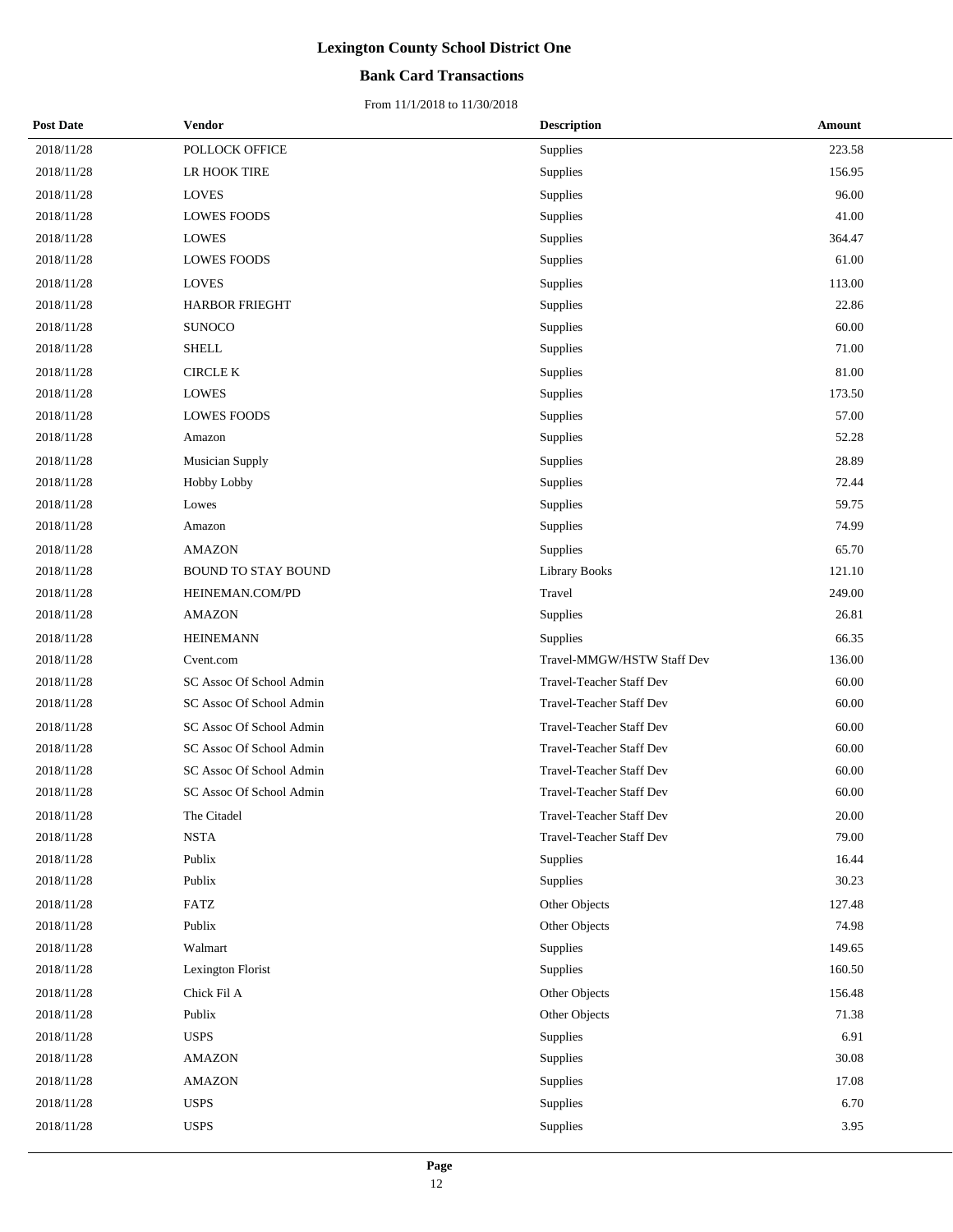### **Bank Card Transactions**

| <b>Post Date</b> | <b>Vendor</b>         | <b>Description</b>      | <b>Amount</b> |  |
|------------------|-----------------------|-------------------------|---------------|--|
| 2018/11/28       | <b>AMAZON</b>         | Supplies                | 55.96         |  |
| 2018/11/28       | <b>AMAZON</b>         | Supplies                | 77.95         |  |
| 2018/11/28       | Marriott Philadelphia | Travel                  | 724.20        |  |
| 2018/11/28       | American Air          | Travel                  | 442.40        |  |
| 2018/11/28       | <b>USPS</b>           | Supplies                | 13.82         |  |
| 2018/11/28       | LR Hook Tire          | Repairs and Maintenance | 148.79        |  |
| 2018/11/28       | <b>NAPA</b>           | Repairs and Maintenance | 64.18         |  |
| 2018/11/28       | LR Hook Tire          | Repairs and Maintenance | 13.87         |  |
| 2018/11/28       | LR Hook Tire          | Repairs and Maintenance | 9.95          |  |
| 2018/11/28       | AutoZone              | Repairs and Maintenance | 115.17        |  |
| 2018/11/28       | AutoZone              | Repairs and Maintenance | 160.65        |  |
| 2018/11/28       | <b>NAPA</b>           | Supplies-Maintenace     | 197.94        |  |
| 2018/11/28       | AutoZone              | Supplies-Maintenace     | 48.14         |  |
| 2018/11/28       | Shell Oil             | Supplies-Maintenace     | 85.00         |  |
| 2018/11/28       | Enlows                | Supplies-Maintenace     | 134.12        |  |
| 2018/11/28       | A-Z Lawnmower         | Supplies-Maintenace     | 73.00         |  |
| 2018/11/28       | Home Depot            | Supplies-Maintenace     | 86.32         |  |
| 2018/11/28       | Ferguson              | Supplies-Maintenace     | 88.66         |  |
| 2018/11/28       | Sherwin Williams      | Supplies-Maintenace     | 31.57         |  |
| 2018/11/28       | Jim Hudson Ford       | Supplies-Maintenace     | 73.31         |  |
| 2018/11/28       | Home Depot            | Supplies-Maintenace     | 64.17         |  |
| 2018/11/28       | Enlows                | Supplies-Maintenace     | 148.58        |  |
| 2018/11/28       | Cart's Plus           | Supplies-Maintenace     | 7.49          |  |
| 2018/11/28       | Enlows                | Supplies-Maintenace     | 138.66        |  |
| 2018/11/28       | <b>SCGOV</b>          | Supplies-Maintenace     | 18.29         |  |
| 2018/11/28       | Sherwin Williams      | Supplies-Maintenace     | 11.11         |  |
| 2018/11/28       | AutoZone              | Supplies-Maintenace     | 180.82        |  |
| 2018/11/28       | Shell Oil             | Supplies-Maintenace     | 84.40         |  |
| 2018/11/28       | AutoZone              | Supplies-Maintenace     | 258.64        |  |
| 2018/11/28       | AutoZone              | Supplies-Maintenace     | 122.90        |  |
| 2018/11/28       | Lowe's                | Supplies-Maintenace     | 99.50         |  |
| 2018/11/28       | Enlows                | Supplies-Maintenace     | 41.52         |  |
| 2018/11/28       | <b>CES</b>            | Supplies-Maintenace     | 94.19         |  |
| 2018/11/28       | Enlows                | Supplies-Maintenace     | 241.37        |  |
| 2018/11/28       | Enlows                | Supplies-Maintenace     | 137.50        |  |
| 2018/11/28       | A-Z Lawnmower         | Supplies-Maintenace     | 20.49         |  |
| 2018/11/28       | Hills Machinery       | Supplies-Maintenace     | 291.95        |  |
| 2018/11/28       | AutoZone              | Supplies-Maintenace     | 113.27        |  |
| 2018/11/28       | Lowe's                | Supplies-Maintenace     | 80.11         |  |
| 2018/11/28       | Lowe's                | Supplies-Maintenace     | 19.20         |  |
| 2018/11/28       | Lexington True Value  | Supplies-Maintenace     | 21.05         |  |
| 2018/11/28       | Lowe's                | Supplies-Maintenace     | 17.03         |  |
| 2018/11/28       | <b>CES</b>            | Supplies-Maintenace     | 69.04         |  |
| 2018/11/28       | <b>CES</b>            | Supplies-Maintenace     | 151.44        |  |
| 2018/11/28       | <b>CES</b>            | Supplies-Maintenace     | 158.14        |  |
|                  |                       |                         |               |  |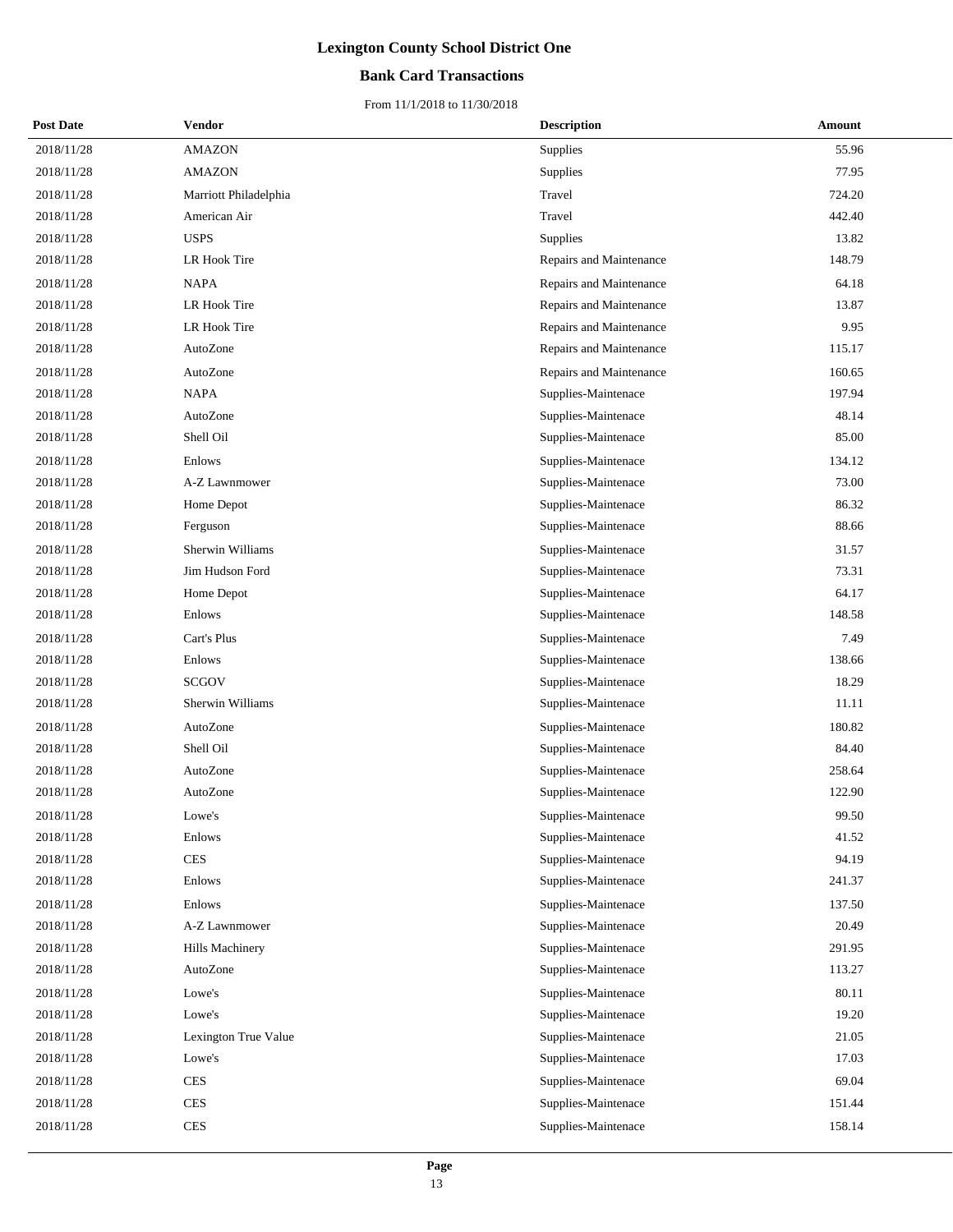### **Bank Card Transactions**

| <b>Post Date</b> | <b>Vendor</b>                | <b>Description</b>  | Amount |
|------------------|------------------------------|---------------------|--------|
| 2018/11/28       | Ed Smith                     | Supplies-Maintenace | 35.31  |
| 2018/11/28       | Sherwin Williams             | Supplies-Maintenace | 41.55  |
| 2018/11/28       | WALMART                      | Supplies            | 26.11  |
| 2018/11/28       | LOWE'S                       | Supplies            | 30.81  |
| 2018/11/28       | LOWE'S                       | Supplies            | 23.78  |
| 2018/11/28       | Ferguson                     | Supplies-Maintenace | 93.90  |
| 2018/11/28       | <b>CES</b>                   | Supplies-Maintenace | 41.92  |
| 2018/11/28       | <b>CES</b>                   | Supplies-Maintenace | 96.95  |
| 2018/11/28       | <b>CES</b>                   | Supplies-Maintenace | 92.36  |
| 2018/11/28       | Sparrow & Kennedy            | Supplies-Maintenace | 366.65 |
| 2018/11/28       | <b>CES</b>                   | Supplies-Maintenace | 41.19  |
| 2018/11/28       | Electric Control & Supply    | Supplies-Maintenace | 296.60 |
| 2018/11/28       | <b>CES</b>                   | Supplies-Maintenace | 54.47  |
| 2018/11/28       | <b>CES</b>                   | Supplies-Maintenace | 197.13 |
| 2018/11/28       | <b>CES</b>                   | Supplies-Maintenace | 20.51  |
| 2018/11/28       | Home Depot                   | Supplies-Maintenace | 54.40  |
| 2018/11/28       | <b>CES</b>                   | Supplies-Maintenace | 108.97 |
| 2018/11/28       | Lowe's                       | Supplies-Maintenace | 16.95  |
| 2018/11/28       | <b>Sherwin Williams</b>      | Supplies-Maintenace | 167.87 |
| 2018/11/28       | Home Depot                   | Supplies-Maintenace | 30.82  |
| 2018/11/28       | Walker Hardware              | Supplies-Maintenace | 22.36  |
| 2018/11/28       | Fergsuon                     | Supplies-Maintenace | 139.33 |
| 2018/11/28       | <b>CES</b>                   | Supplies-Maintenace | 37.14  |
| 2018/11/28       | Amazon                       | Supplies-Maintenace | 159.00 |
| 2018/11/28       | Sherwin Williams             | Supplies-Maintenace | 79.77  |
| 2018/11/28       | Lowe's                       | Supplies-Maintenace | 86.54  |
| 2018/11/28       | WW Grainger                  | Supplies-Maintenace | 49.21  |
| 2018/11/28       | Sherwin Williams             | Supplies-Maintenace | 145.19 |
| 2018/11/28       | Amazon                       | Supplies-Maintenace | 159.00 |
| 2018/11/28       | LR Hook                      | Supplies-Maintenace | 8.51   |
| 2018/11/28       | ADVANCED AUTO                | <b>Supplies</b>     | 76.98  |
| 2018/11/28       | Ferguson                     | Supplies-Maintenace | 63.69  |
| 2018/11/28       | WW Grainger                  | Supplies-Maintenace | 235.40 |
| 2018/11/28       | WinSupply                    | Supplies-Maintenace | 24.85  |
| 2018/11/28       | Ferguson                     | Supplies-Maintenace | 28.47  |
| 2018/11/28       | Sparrow & Kennedy            | Supplies-Maintenace | 42.27  |
| 2018/11/28       | Gateway                      | Supplies-Maintenace | 33.52  |
| 2018/11/28       | <b>CES</b>                   | Supplies-Maintenace | 64.06  |
| 2018/11/28       | Lowe's                       | Supplies-Maintenace | 57.05  |
| 2018/11/28       | THREE FOUNTAINS ACE HARDWARE | <b>Supplies</b>     | 31.84  |
| 2018/11/28       | Fortiline                    | Supplies-Maintenace | 97.37  |
| 2018/11/28       | A-Z Lawnmower                | Supplies-Maintenace | 205.39 |
| 2018/11/28       | Lowe's                       | Supplies-Maintenace | 34.95  |
| 2018/11/28       | $\mbox{CES}$                 | Supplies-Maintenace | 136.44 |
| 2018/11/28       | Lowe's                       | Supplies-Maintenace | 123.70 |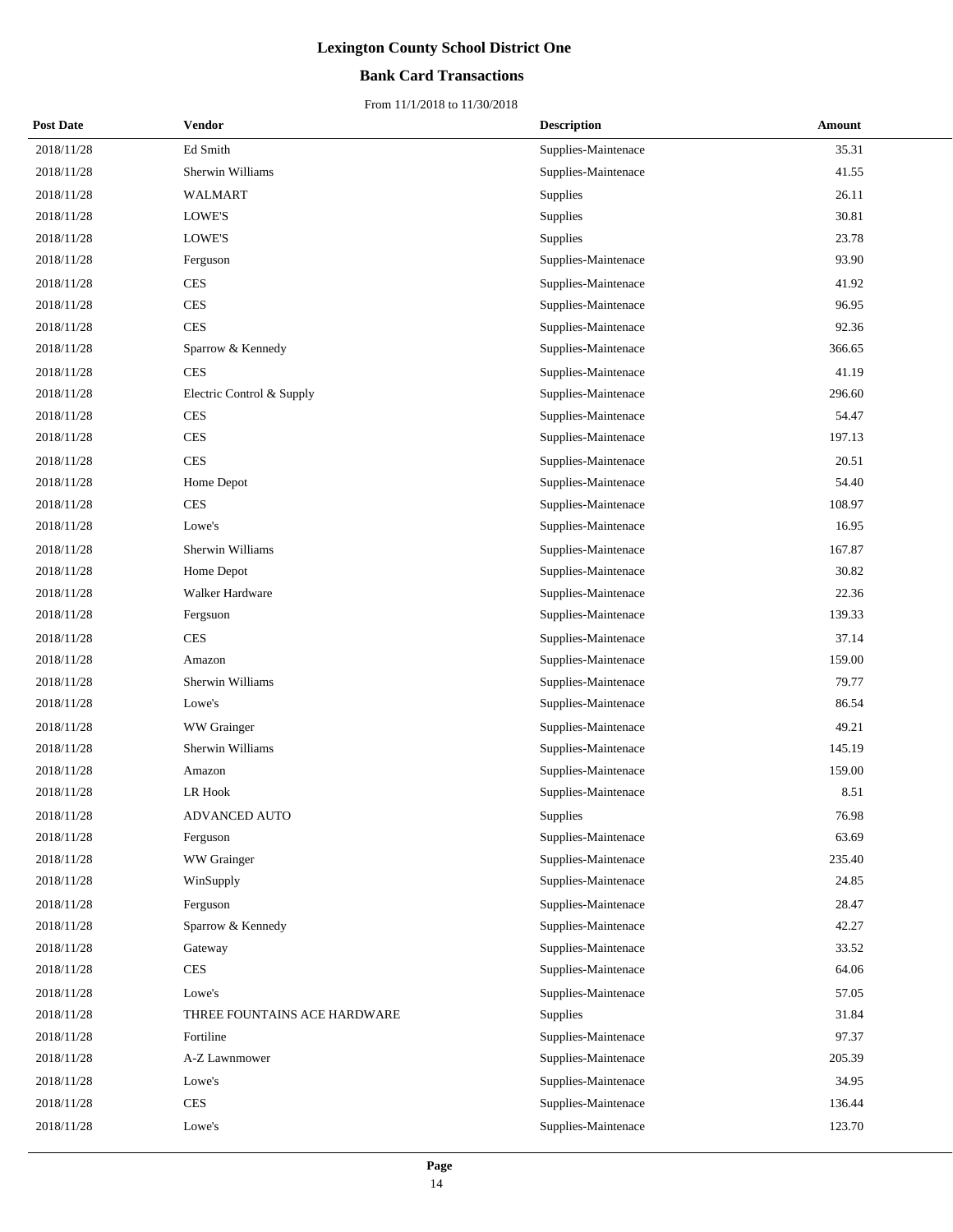### **Bank Card Transactions**

| <b>Post Date</b> | <b>Vendor</b>            | <b>Description</b>  | Amount |
|------------------|--------------------------|---------------------|--------|
| 2018/11/28       | AutoZone                 | Supplies-Maintenace | 63.08  |
| 2018/11/28       | SE Equipment             | Supplies-Maintenace | 27.19  |
| 2018/11/28       | Gateway                  | Supplies-Maintenace | 110.27 |
| 2018/11/28       | Sherwin Williams         | Supplies-Maintenace | 251.50 |
| 2018/11/28       | Ferguson                 | Supplies-Maintenace | 41.26  |
| 2018/11/28       | Ferguson                 | Supplies-Maintenace | 20.75  |
| 2018/11/28       | Ferguson                 | Supplies-Maintenace | 78.23  |
| 2018/11/28       | Sherwin Williams         | Supplies-Maintenace | 87.99  |
| 2018/11/28       | Ferguson                 | Supplies-Maintenace | 151.72 |
| 2018/11/28       | Home Depot               | Supplies-Maintenace | 109.04 |
| 2018/11/28       | Lowe's                   | Supplies-Maintenace | 62.56  |
| 2018/11/28       | <b>Sunbelt Rentals</b>   | Supplies-Maintenace | 144.45 |
| 2018/11/28       | Gateway                  | Supplies-Maintenace | 407.47 |
| 2018/11/28       | Tribles                  | Supplies-Maintenace | 16.35  |
| 2018/11/28       | Ferguson                 | Supplies-Maintenace | 116.36 |
| 2018/11/28       | <b>CES</b>               | Supplies-Maintenace | 123.96 |
| 2018/11/28       | Amazon                   | Supplies-Maintenace | 159.00 |
| 2018/11/28       | Ferguson                 | Supplies-Maintenace | 273.22 |
| 2018/11/28       | <b>CES</b>               | Supplies-Maintenace | 259.19 |
| 2018/11/28       | Dollar General           | Supplies            | 30.33  |
| 2018/11/28       | Ed Smith Lumber          | Supplies            | 23.60  |
| 2018/11/28       | Ed Smith                 | Supplies            | 4.49   |
| 2018/11/28       | Surplus Material         | Supplies-Maintenace | 246.10 |
| 2018/11/28       | Ed Smith                 | Supplies-Maintenace | 35.31  |
| 2018/11/28       | Ed Smith Lumber          | Supplies-Maintenace | 75.31  |
| 2018/11/28       | Lowes.com                | Supplies            | 99.40  |
| 2018/11/28       | Walker Hardware          | Supplies            | 3.58   |
| 2018/11/28       | Amazon.com               | Supplies            | 32.59  |
| 2018/11/28       | Lowe's                   | Supplies-Maintenace | 9.93   |
| 2018/11/28       | Lowe's                   | Supplies-Maintenace | 33.34  |
| 2018/11/28       | Ferguson                 | Supplies-Maintenace | 36.66  |
| 2018/11/28       | <b>CES</b>               | Supplies-Maintenace | 119.19 |
| 2018/11/28       | Gateway                  | Supplies-Maintenace | 74.75  |
| 2018/11/28       | <b>CES</b>               | Supplies-Maintenace | 41.91  |
| 2018/11/28       | Northern Tool            | Supplies-Maintenace | 620.59 |
| 2018/11/28       | Gateway                  | Supplies-Maintenace | 46.97  |
| 2018/11/28       | <b>CES</b>               | Supplies-Maintenace | 7.29   |
| 2018/11/28       | Ed Smith Lumber          | Supplies-Maintenace | 180.51 |
| 2018/11/28       | Ferguson                 | Supplies-Maintenace | 143.91 |
| 2018/11/28       | Lowe's                   | Supplies-Maintenace | 11.09  |
| 2018/11/28       | Lowe's                   | Supplies-Maintenace | 98.35  |
| 2018/11/28       | Lowe's                   | Supplies-Maintenace | 69.39  |
| 2018/11/28       | Lowe's                   | Supplies-Maintenace | 23.03  |
| 2018/11/28       | Home Depot               | Supplies-Maintenace | 360.72 |
| 2018/11/28       | <b>Lexington Precast</b> | Supplies-Maintenace | 23.54  |
|                  |                          |                     |        |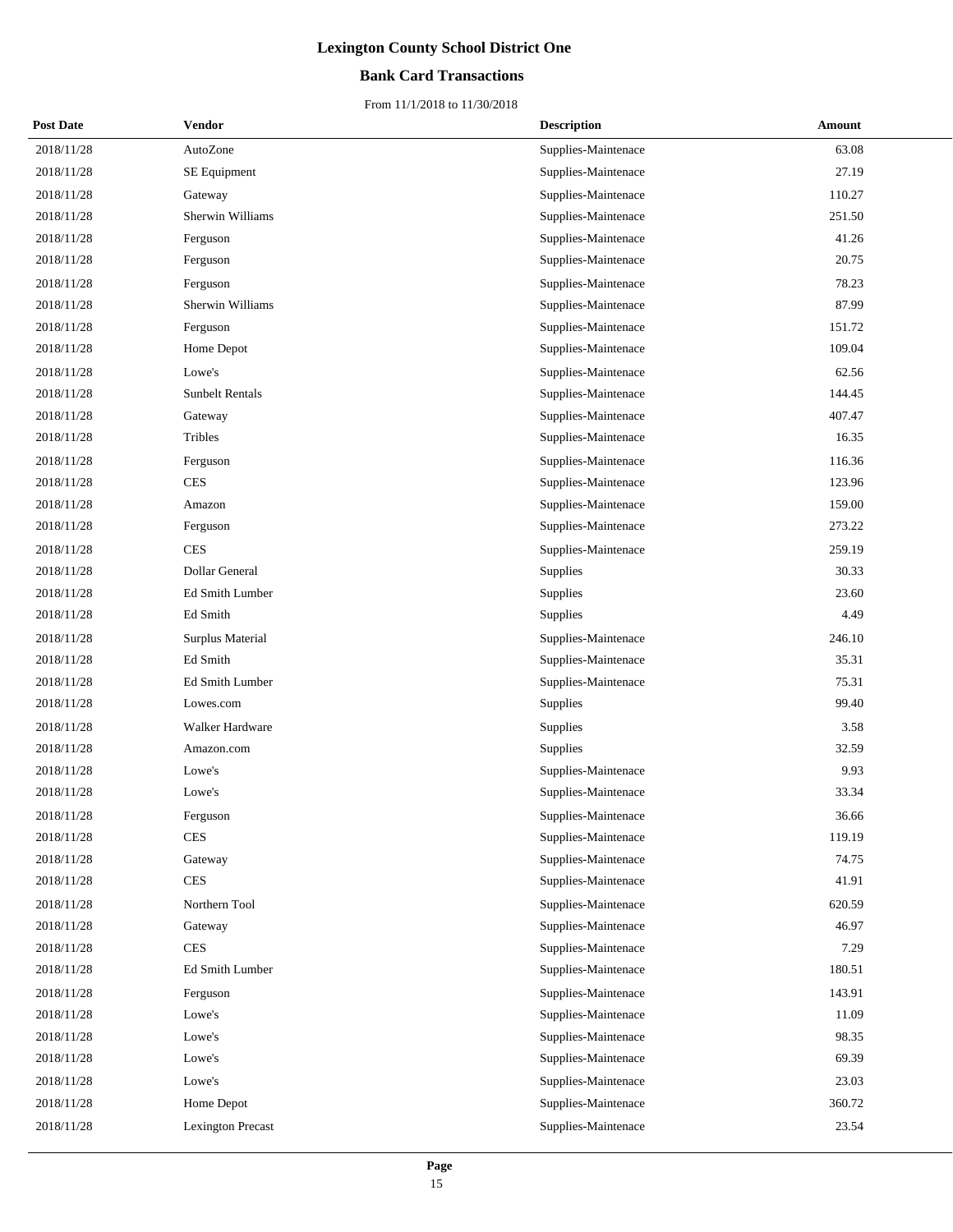### **Bank Card Transactions**

| <b>Post Date</b> | <b>Vendor</b>              | <b>Description</b>      | Amount |
|------------------|----------------------------|-------------------------|--------|
| 2018/11/28       | Home Depot                 | Supplies-Maintenace     | 34.20  |
| 2018/11/28       | Lowe's                     | Supplies-Maintenace     | 19.86  |
| 2018/11/28       | Home Depot                 | Supplies-Maintenace     | 37.14  |
| 2018/11/28       | Lowe's                     | Supplies-Maintenace     | 110.21 |
| 2018/11/28       | Lowes                      | Supplies                | 102.57 |
| 2018/11/28       | Sherwin Williams           | Supplies-Maintenace     | 99.45  |
| 2018/11/28       | <b>NAPA</b>                | Supplies-Maintenace     | 18.71  |
| 2018/11/28       | A-Z Lawnmower              | Supplies-Maintenace     | 20.38  |
| 2018/11/28       | <b>Advanced Door</b>       | Repairs and Maintenance | 312.50 |
| 2018/11/28       | Fastenal                   | Supplies-Maintenace     | 9.96   |
| 2018/11/28       | Sherwin Williams           | Supplies-Maintenace     | 32.36  |
| 2018/11/28       | <b>CES</b>                 | Supplies-Maintenace     | 54.24  |
| 2018/11/28       | <b>CES</b>                 | Supplies-Maintenace     | 20.06  |
| 2018/11/28       | Perry Mann                 | Supplies-Maintenace     | 240.97 |
| 2018/11/28       | Ed Smith                   | Supplies-Maintenace     | 53.49  |
| 2018/11/28       | Sherwin Williams           | Supplies-Maintenace     | 54.39  |
| 2018/11/28       | Sherwin Williams           | Supplies-Maintenace     | 41.95  |
| 2018/11/28       | Lowe's                     | Supplies-Maintenace     | 19.87  |
| 2018/11/28       | AutoZone                   | Supplies-Maintenace     | 8.55   |
| 2018/11/28       | Ed Smith Lumber            | Supplies-Maintenace     | 93.06  |
| 2018/11/28       | Lowe's                     | Supplies-Maintenace     | 27.82  |
| 2018/11/28       | Lowe's                     | Supplies-Maintenace     | 29.16  |
| 2018/11/28       | Lowe's                     | Supplies-Maintenace     | 125.02 |
| 2018/11/28       | Ed Smith                   | Supplies-Maintenace     | 53.50  |
| 2018/11/28       | <b>CES</b>                 | Supplies-Maintenace     | 89.35  |
| 2018/11/28       | Jim Hudson                 | Supplies-Maintenace     | 29.53  |
| 2018/11/28       | <b>Tractor Supply</b>      | Supplies-Maintenace     | 149.78 |
| 2018/11/28       | Cart's Plus                | Supplies-Maintenace     | 98.44  |
| 2018/11/28       | Home Depot                 | Supplies                | 161.82 |
| 2018/11/28       | Lowes                      | Supplies                | 30.32  |
| 2018/11/28       | Home Depot                 | Supplies                | 24.93  |
| 2018/11/28       | Pitt Stop                  | <b>Supplies</b>         | 57.01  |
| 2018/11/28       | Pitt Stop                  | Supplies                | 54.00  |
| 2018/11/28       | Lowes                      | Supplies                | 7.94   |
| 2018/11/28       | Amazon                     | Supplies-Maintenace     | 346.74 |
| 2018/11/28       | Lowe's                     | Supplies-Maintenace     | 24.87  |
| 2018/11/28       | <b>US Post Office</b>      | Supplies                | 100.00 |
| 2018/11/28       | Shumperts IGA              | Supplies                | 33.13  |
| 2018/11/28       | Walmart                    | Supplies                | 49.01  |
| 2018/11/28       | Dollar General             | Supplies                | 9.36   |
| 2018/11/28       | Dollar General             | Supplies                | 36.38  |
| 2018/11/28       | Shumperts IGA              | Supplies                | 33.97  |
| 2018/11/28       | Shumperts IGA              | Supplies                | 38.42  |
| 2018/11/28       | Walmart                    | Supplies                | 31.34  |
| 2018/11/28       | Springhill Suites Ashville | Travel                  | 457.65 |
|                  |                            |                         |        |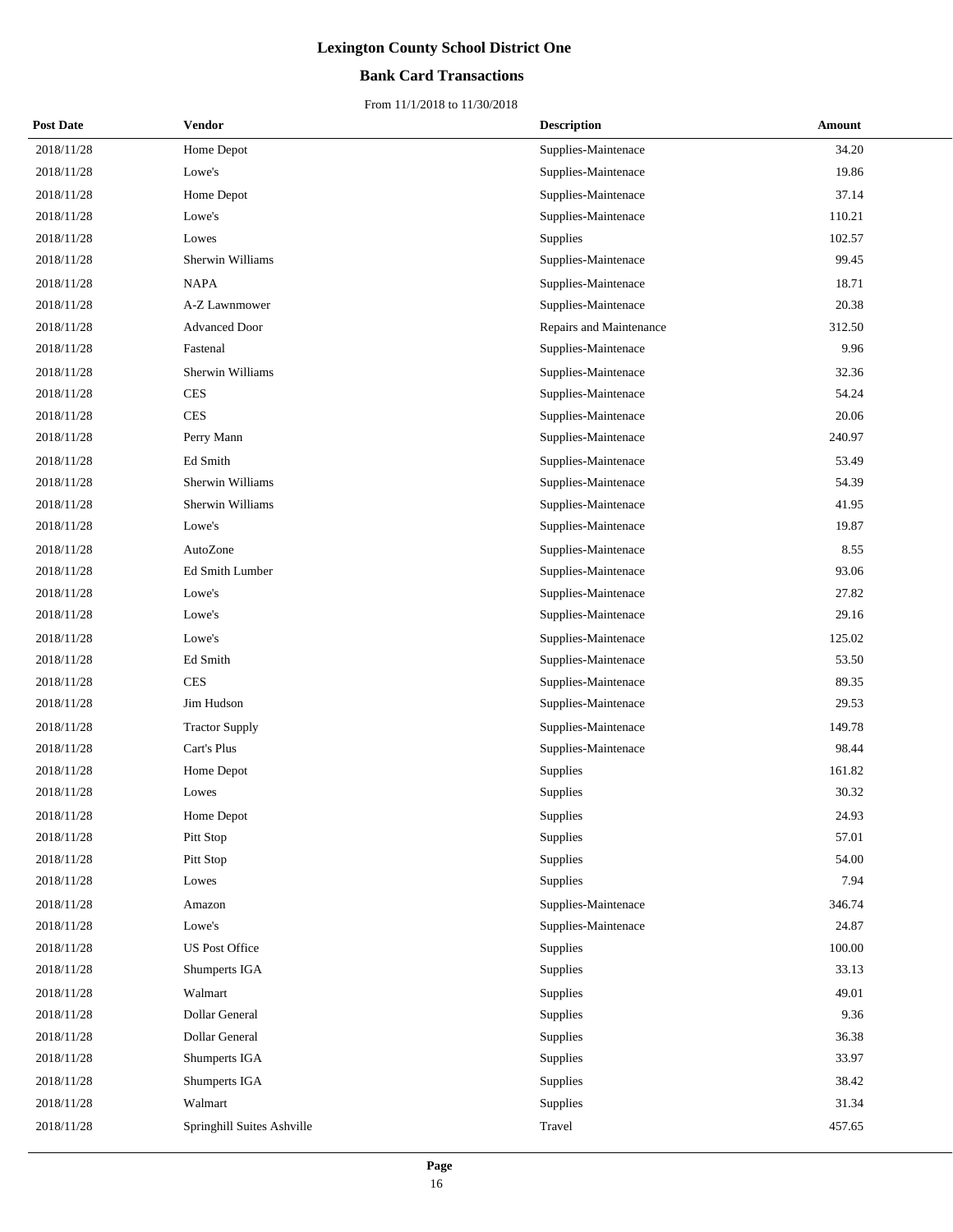### **Bank Card Transactions**

| <b>Post Date</b> | <b>Vendor</b>             | <b>Description</b> | Amount |
|------------------|---------------------------|--------------------|--------|
| 2018/11/28       | Carolina TESOL            | Travel             | 325.00 |
| 2018/11/28       | <b>Oriental Trading</b>   | Supplies           | 124.33 |
| 2018/11/28       | <b>NSTA</b>               | Supplies           | 502.07 |
| 2018/11/28       | Amazon.com                | Supplies           | 81.04  |
| 2018/11/28       | WALMART                   | Supplies           | 11.86  |
| 2018/11/28       | <b>AMAZON</b>             | Supplies           | 67.92  |
| 2018/11/28       | WALMART                   | Supplies           | 15.46  |
| 2018/11/28       | <b>DOLLAR TREE</b>        | Supplies           | 40.66  |
| 2018/11/28       | <b>FILASTRUDER</b>        | Supplies           | 468.30 |
| 2018/11/28       | EB DAD Conference         | Travel             | 147.68 |
| 2018/11/28       | Eventbrite                | Travel             | 600.00 |
| 2018/11/28       | Kiawah Island Golf Resort | Travel             | 463.38 |
| 2018/11/28       | Dollar Tree               | Pupil Activity     | 16.05  |
| 2018/11/28       | Walmart                   | Pupil Activity     | 48.76  |
| 2018/11/28       | Row-Loff                  | Pupil Activity     | 43.00  |
| 2018/11/28       | Amazon                    | Pupil Activity     | 209.99 |
| 2018/11/28       | Amazon                    | Pupil Activity     | 43.96  |
| 2018/11/28       | Amazon                    | Pupil Activity     | 139.05 |
| 2018/11/28       | Pioneer Drama             | Pupil Activity     | 225.00 |
| 2018/11/28       | <b>LOWES FOODS</b>        | Pupil Activity     | 37.44  |
| 2018/11/28       | <b>LOWES FOODS</b>        | Pupil Activity     | 24.23  |
| 2018/11/28       | <b>LOWES FOODS</b>        | Pupil Activity     | 43.91  |
| 2018/11/28       | <b>LOWES FOODS</b>        | Pupil Activity     | 46.55  |
| 2018/11/28       | <b>LOWES FOODS</b>        | Pupil Activity     | 59.33  |
| 2018/11/28       | <b>LOWES FOODS</b>        | Pupil Activity     | 116.00 |
| 2018/11/28       | <b>LOWES FOODS</b>        | Pupil Activity     | 72.21  |
| 2018/11/28       | Target                    | Pupil Activity     | 26.73  |
| 2018/11/28       | <b>US Flag Store</b>      | Pupil Activity     | 182.07 |
| 2018/11/28       | Amazon                    | Pupil Activity     | 29.99  |
| 2018/11/28       | <b>US</b> Flagstore       | Pupil Activity     | 35.62  |
| 2018/11/28       | Amazon                    | Pupil Activity     | 22.24  |
| 2018/11/28       | Amazon                    | Pupil Activity     | 39.90  |
| 2018/11/28       | Office Depot              | Pupil Activity     | 24.01  |
| 2018/11/28       | Amazon                    | Pupil Activity     | 40.53  |
| 2018/11/28       | Walmart                   | Pupil Activity     | 133.35 |
| 2018/11/28       | Food Lion                 | Pupil Activity     | 10.89  |
| 2018/11/28       | Walmart                   | Pupil Activity     | 35.46  |
| 2018/11/28       | Walmart                   | Pupil Activity     | 122.91 |
| 2018/11/28       | Hobby Lobby               | Pupil Activity     | 47.05  |
| 2018/11/28       | Demco                     | Pupil Activity     | 364.72 |
| 2018/11/28       | Walmart                   | Pupil Activity     | 12.82  |
| 2018/11/28       | Walmart                   | Pupil Activity     | 80.25  |
| 2018/11/28       | Office Depot              | Pupil Activity     | 24.60  |
| 2018/11/28       | Amazon                    | Pupil Activity     | 224.64 |
| 2018/11/28       | Athens Paper              | Pupil Activity     | 95.33  |
|                  |                           |                    |        |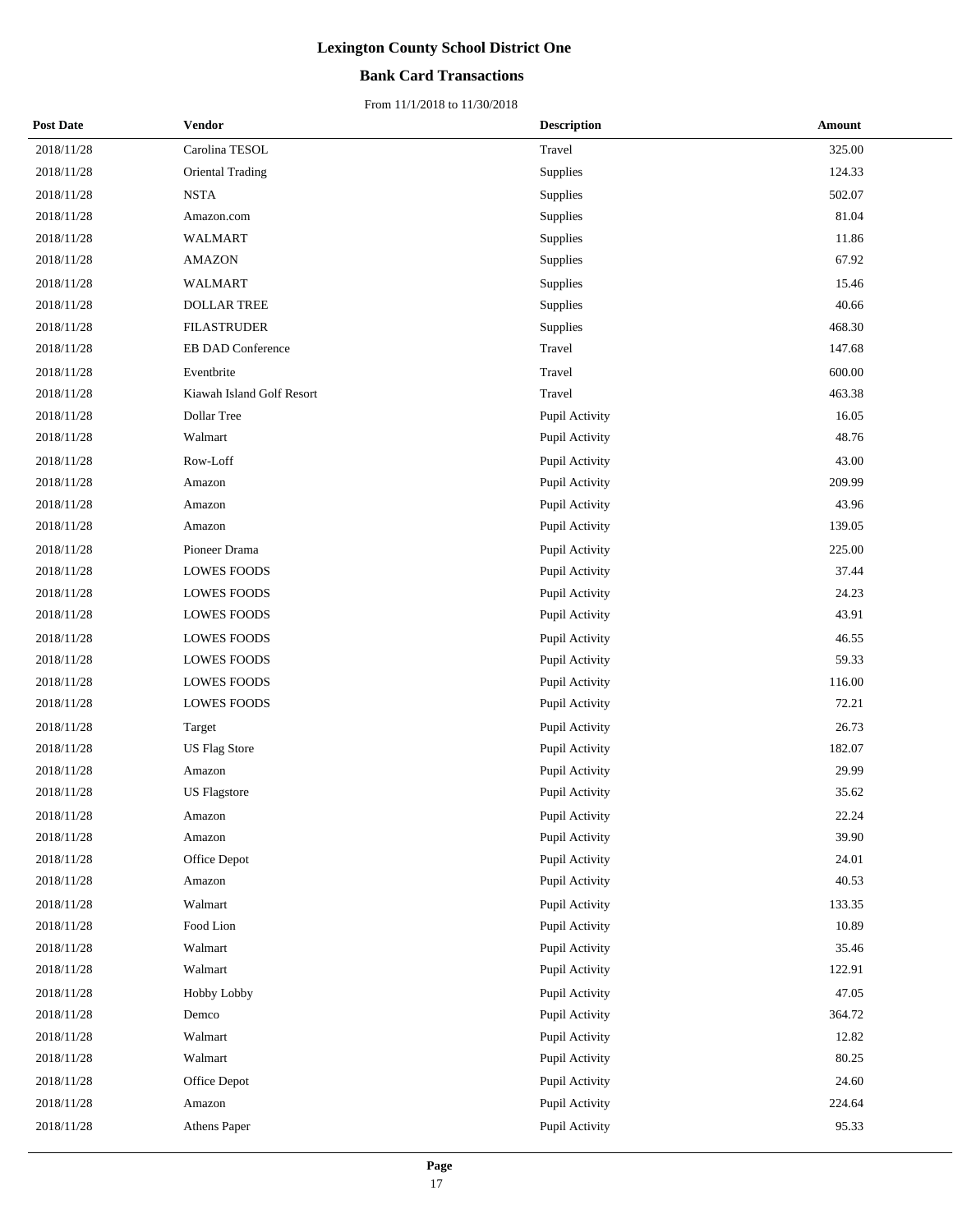### **Bank Card Transactions**

| <b>Post Date</b> | <b>Vendor</b>                 | <b>Description</b>         | Amount |
|------------------|-------------------------------|----------------------------|--------|
| 2018/11/28       | Walmart                       | Pupil Activity             | 30.55  |
| 2018/11/28       | Southern Accounting Systems   | Pupil Activity             | 640.46 |
| 2018/11/28       | Dollar Tree                   | Pupil Activity             | 8.56   |
| 2018/11/28       | Piggly Wiggly                 | Pupil Activity             | 59.16  |
| 2018/11/28       | Piggly Wiggly                 | Pupil Activity             | 10.76  |
| 2018/11/28       | Walmart                       | Pupil Activity             | 20.91  |
| 2018/11/28       | Dunkin Donuts                 | Pupil Activity             | 48.11  |
| 2018/11/28       | Walgreens                     | Pupil Activity             | 105.83 |
| 2018/11/28       | <b>Under Armour</b>           | Pupil Activity             | 529.12 |
| 2018/11/28       | Walmart                       | Pupil Activity             | 17.22  |
| 2018/11/28       | Schutt                        | Pupil Activity             | 278.37 |
| 2018/11/28       | Sam's Club                    | Pupil Activity             | 45.42  |
| 2018/11/28       | Sam's                         | Pupil Activity             | 45.72  |
| 2018/11/28       | JC's Lexington Bowl           | Pupil Activity             | 84.00  |
| 2018/11/28       | Home Depot                    | Pupil Activity             | 39.59  |
| 2018/11/28       | Walmart                       | Pupil Activity             | 13.23  |
| 2018/11/28       | <b>AMAZON</b>                 | Pupil Activity             | 249.61 |
| 2018/11/28       | Amazon.com                    | Pupil Activity             | 237.26 |
| 2018/11/28       | Amazon                        | Supplies                   | 221.16 |
| 2018/11/28       | Amazon                        | Supplies                   | 149.96 |
| 2018/11/28       | Amazon.com                    | Supplies                   | 47.74  |
| 2018/11/28       | Amazon.com                    | Supplies                   | 466.84 |
| 2018/11/28       | Amazon.com                    | Supplies                   | 159.18 |
| 2018/11/28       | Amazon.com                    | Supplies                   | 4.97   |
| 2018/11/28       | Amazon.com                    | <b>Technology Supplies</b> | 319.93 |
| 2018/11/29       | Amazon                        | Supplies                   | 32.98  |
| 2018/11/29       | Teachers Pay Teachers         | Supplies-Immersion         | 41.99  |
| 2018/11/29       | Teachers Pay Teachers         | Supplies-Immersion         | 45.74  |
| 2018/11/29       | <b>SCAHPERD</b>               | Travel                     | 90.00  |
| 2018/11/29       | The trophy and Awards Center  | Supplies                   | 64.09  |
| 2018/11/29       | Food Lion                     | Supplies                   | 6.85   |
| 2018/11/29       | Easy Keys                     | Supplies                   | 13.90  |
| 2018/11/29       | Aldi                          | Supplies                   | 22.54  |
| 2018/11/29       | Walmart                       | Supplies                   | 48.06  |
| 2018/11/29       | Jones School Supply           | Supplies                   | 438.45 |
| 2018/11/29       | craft supplies, hot chocolate | Supplies                   | 30.29  |
| 2018/11/29       | Pollack                       | Supplies                   | 437.58 |
| 2018/11/29       | School Health                 | Supplies                   | 222.94 |
| 2018/11/29       | <b>Education Week</b>         | Dues and Fees              | 39.00  |
| 2018/11/29       | Amazon                        | Supplies                   | 385.97 |
| 2018/11/29       | Amazon                        | Supplies                   | 65.30  |
| 2018/11/29       | Amazon                        | Supplies                   | 27.45  |
| 2018/11/29       | Copyright Clearance Center    | Supplies                   | 171.00 |
| 2018/11/29       | Learning Forward              | Dues and Fees              | 99.00  |
| 2018/11/29       | Momma Rabbit's                | Other Objects              | 302.75 |
|                  |                               |                            |        |